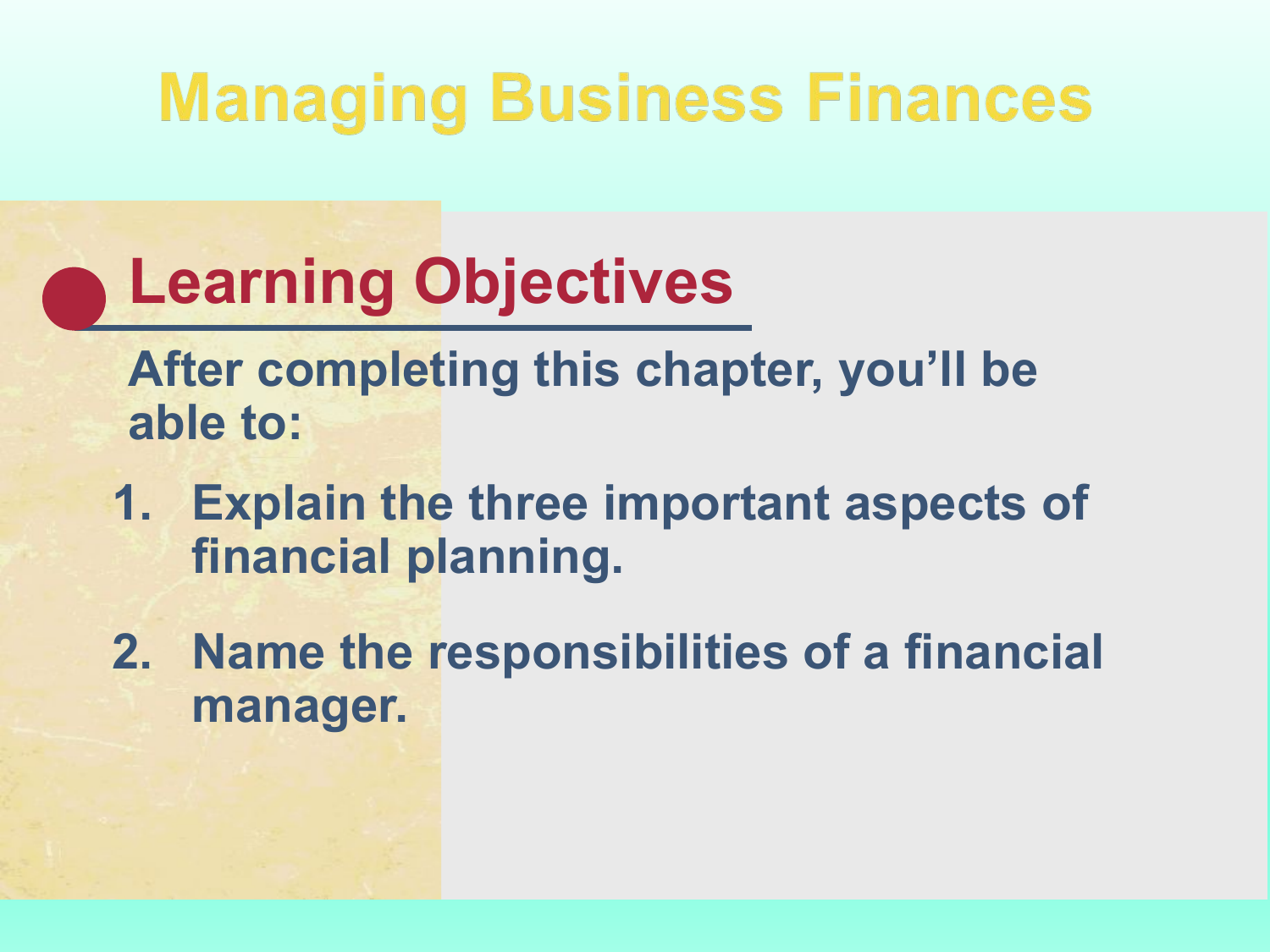#### **Learning Objectives**

**After completing this chapter, you'll be able to:**

- **3. Identify different types of budgets for managing business finances.**
- **4. Describe the types of financial records businesses use.**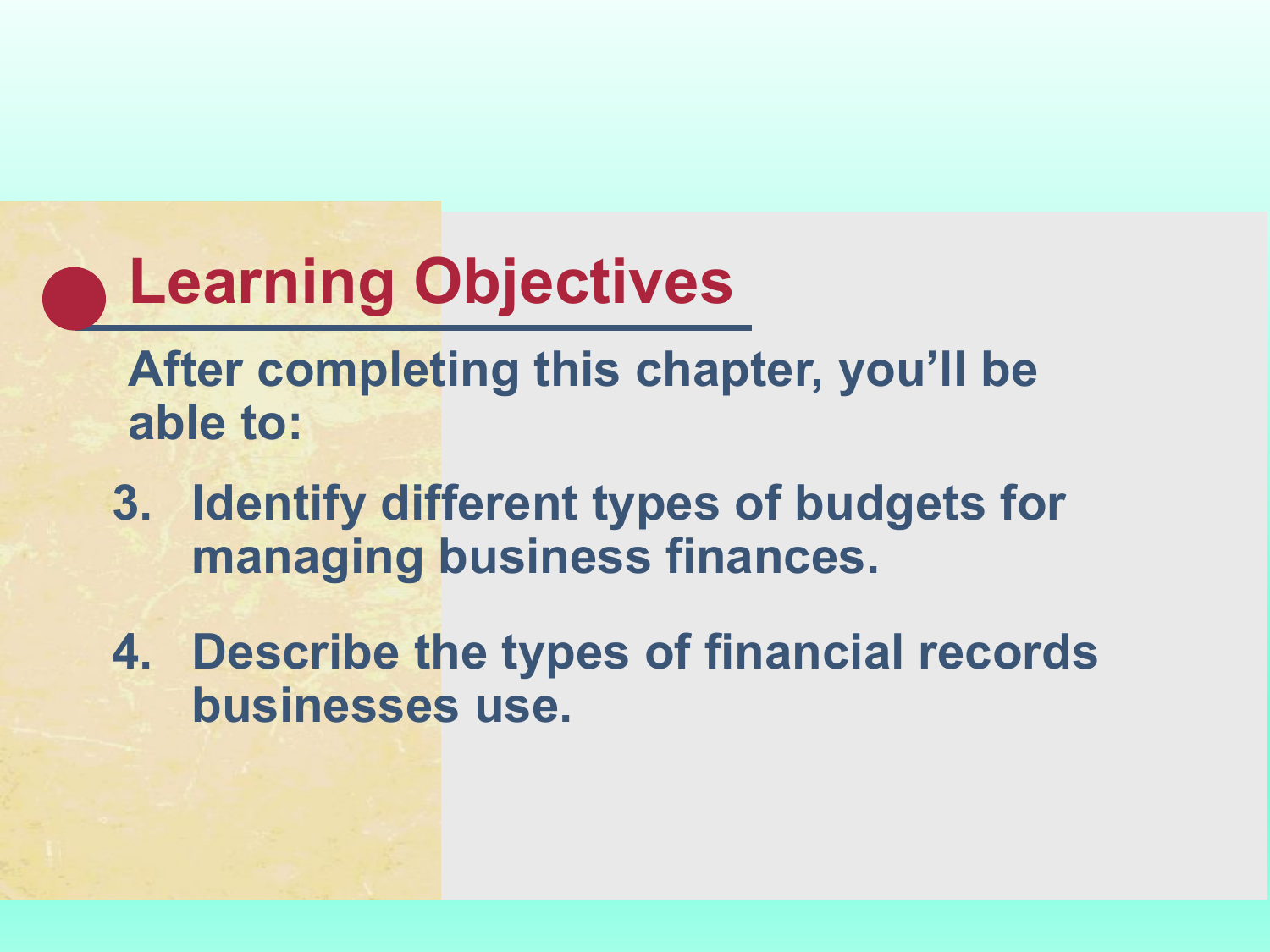#### **Why It's Important**

**Every large or small business has to have a financial plan, a budget, and financial records to manage its financial resources.**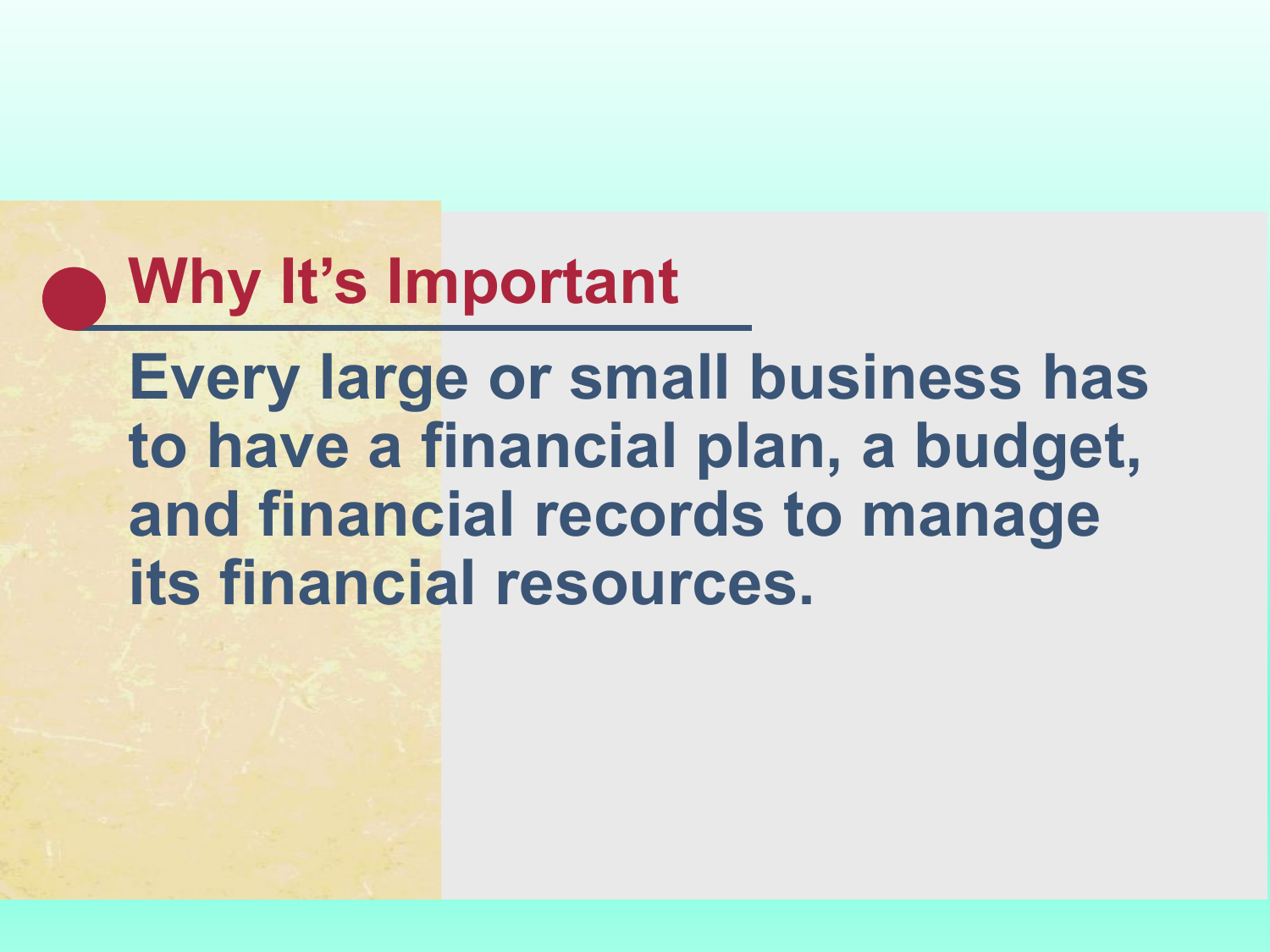

**financial plan asset financial forecast accounting financial manager budget** 

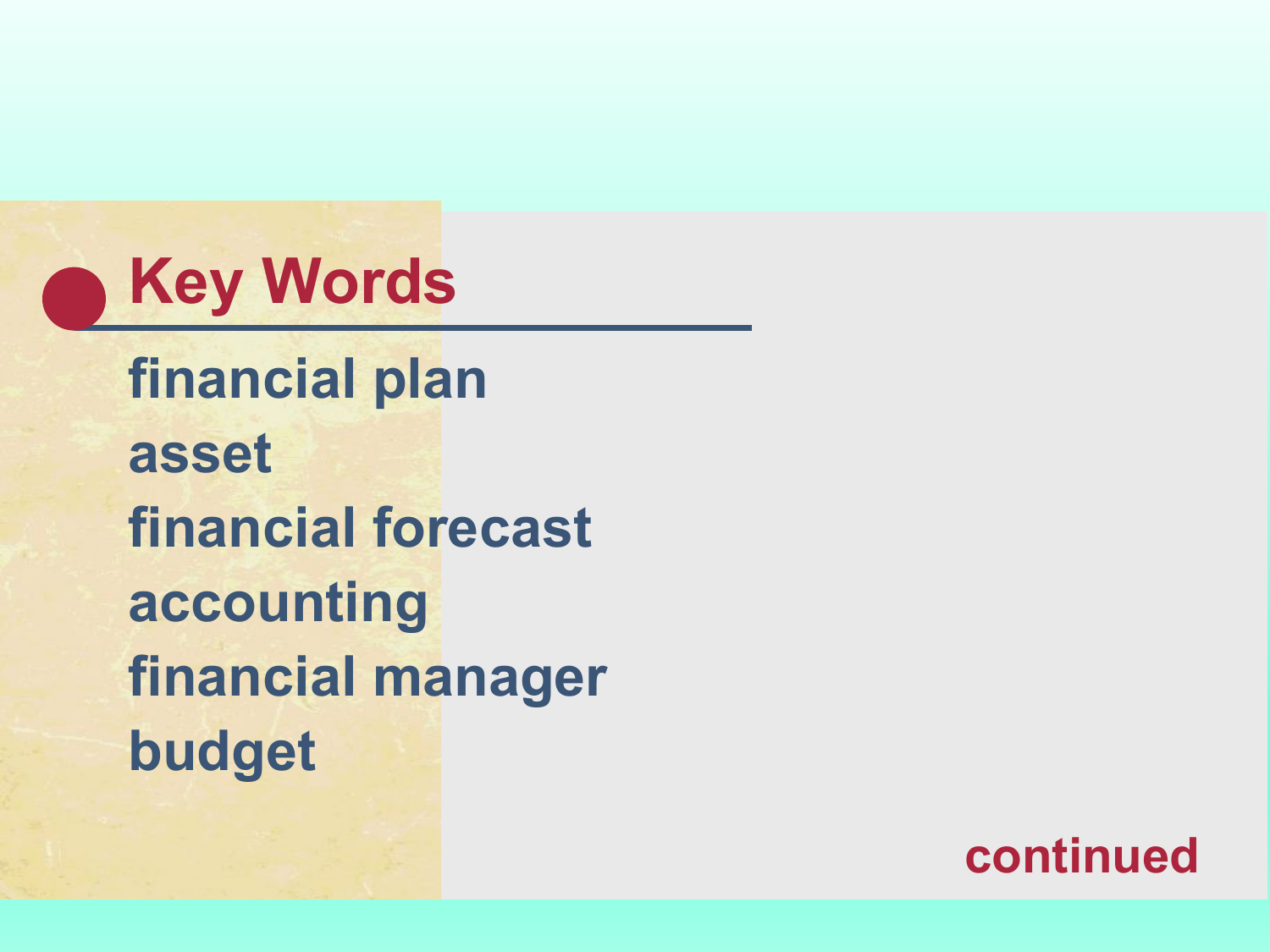

**fiscal year owner's equity income statement balance sheet**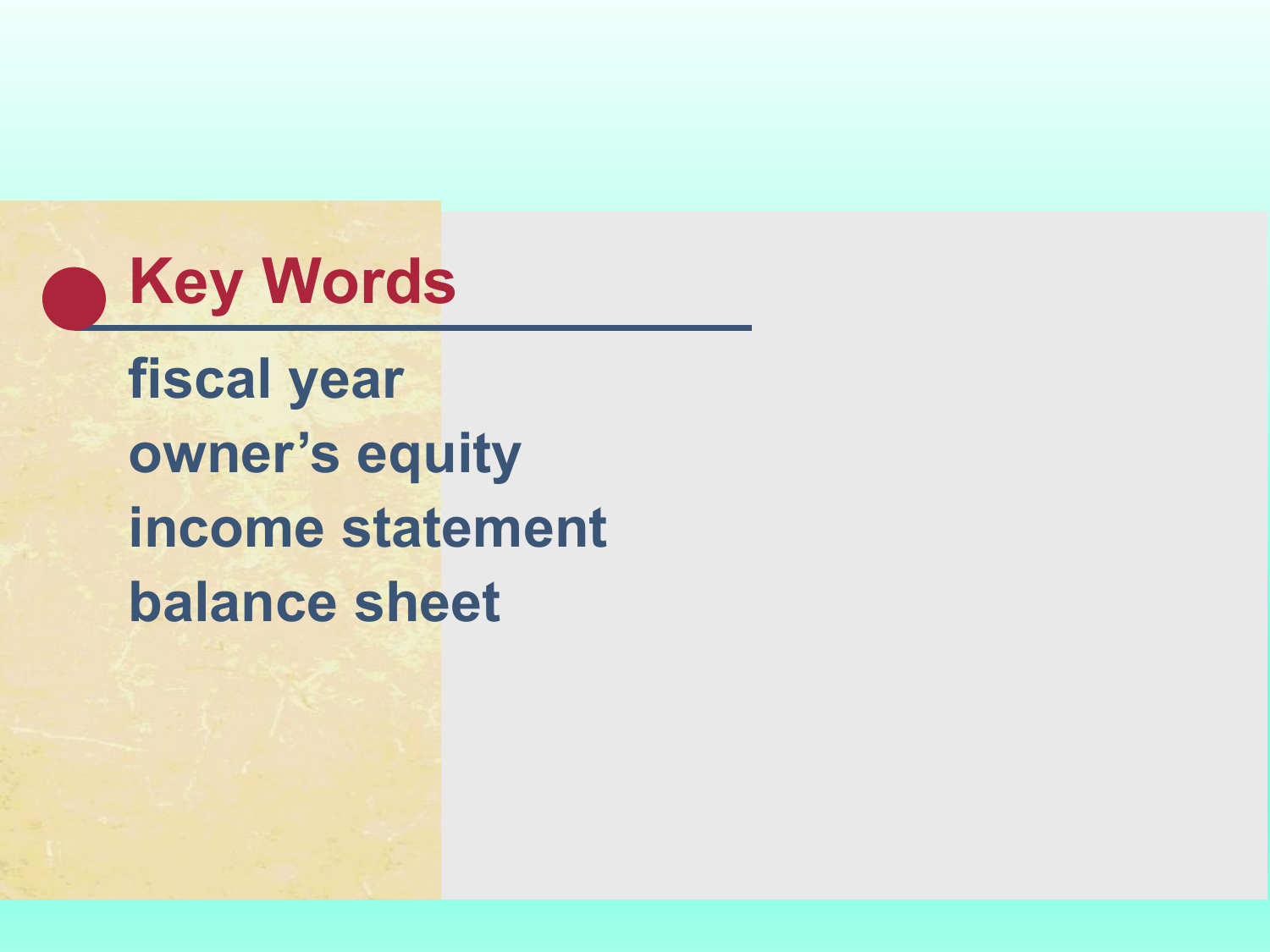## **Aspects of Financial Management**

Managing the finances of a business involves putting together a financial plan, budgeting, and keeping track of income and expenses.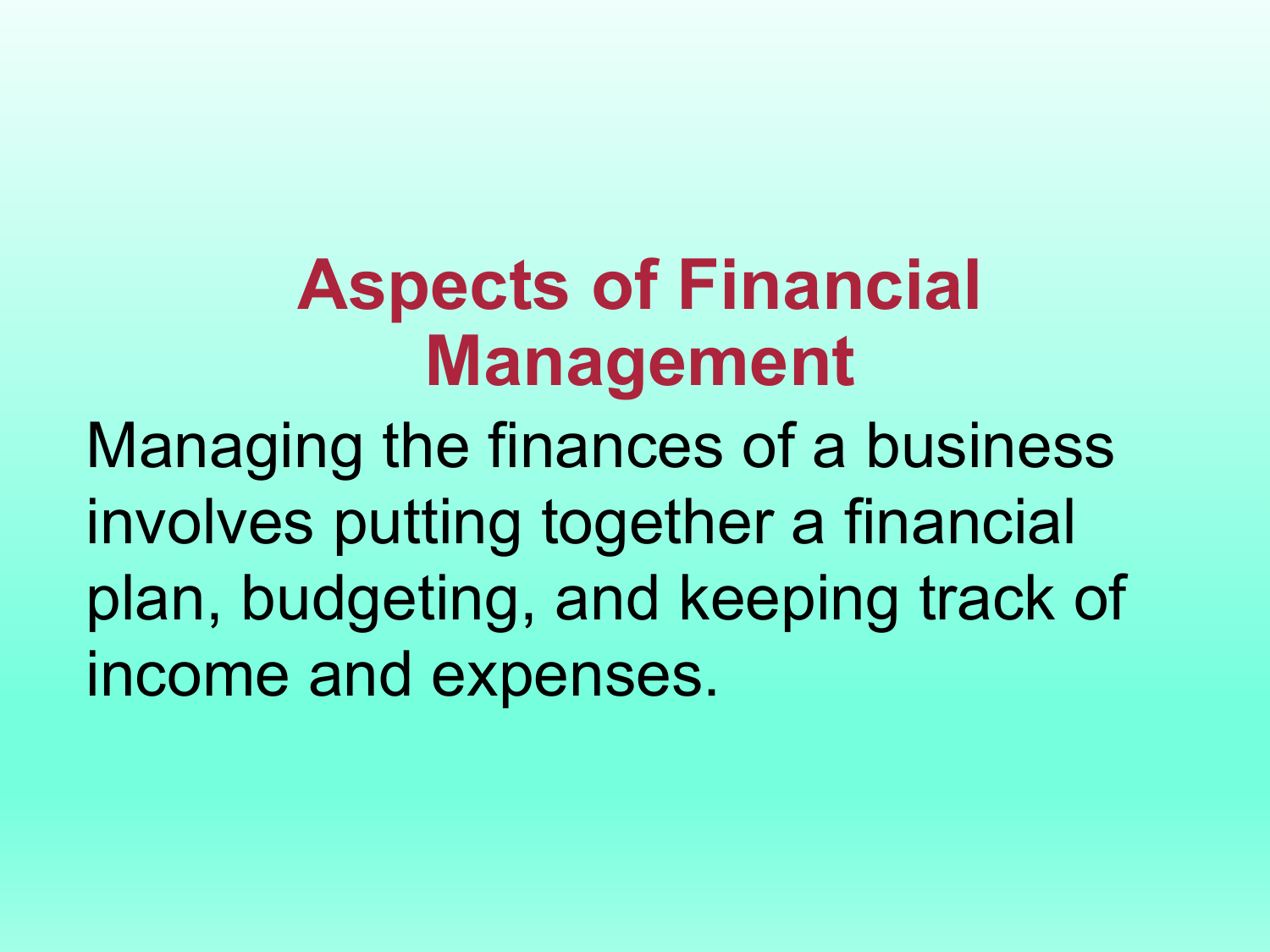**Figure**

#### **17.1 WHAT'S YOUR FINANCIAL ID?**

|              | a. I like meeting people.       |  | k. I have perseverance.                     |
|--------------|---------------------------------|--|---------------------------------------------|
|              | b. I'm friendly.                |  | I. I'm persuasive.                          |
|              | c. I try to avoid conflict.     |  | m. I'm cautious.                            |
|              | d. I like to spend time alone.  |  | n. I'm ambitious.                           |
|              | e. I like to talk.              |  | o. I like to feel in control.               |
|              | f. I'm sensitive.               |  | p. I like to plan.                          |
| $q_{\rm{L}}$ | I'm interested in other people. |  | q. I like organization.                     |
|              | h. I'm upbeat.                  |  | r. I like to be the center of attention.    |
|              | i. I'm enthusiastic.            |  | s. I let other people do what<br>they want. |
|              | j. I like to be active.         |  |                                             |

**On a piece of paper, write ten characteristics that best describe you. Find out if you're a persuader, a communicator, or an individualist. How will this influence your financial future?**

**Your personality can** 

**help guide your future.** 

Score 3 points for each of these character traits: a, b, e, g, h, i, j, k, l, n, or r. Individualist: If you scored 6-12 points, you might enjoy a career and hobbies that give you independence.

Communicator: If you scored 15-21 points, you might enjoy activities where you're a team player working toward a common goal.

Persuader: If you scored 24-30 points, consider a career in sales or another field where you can influence people.

**Take this financial quiz to see.**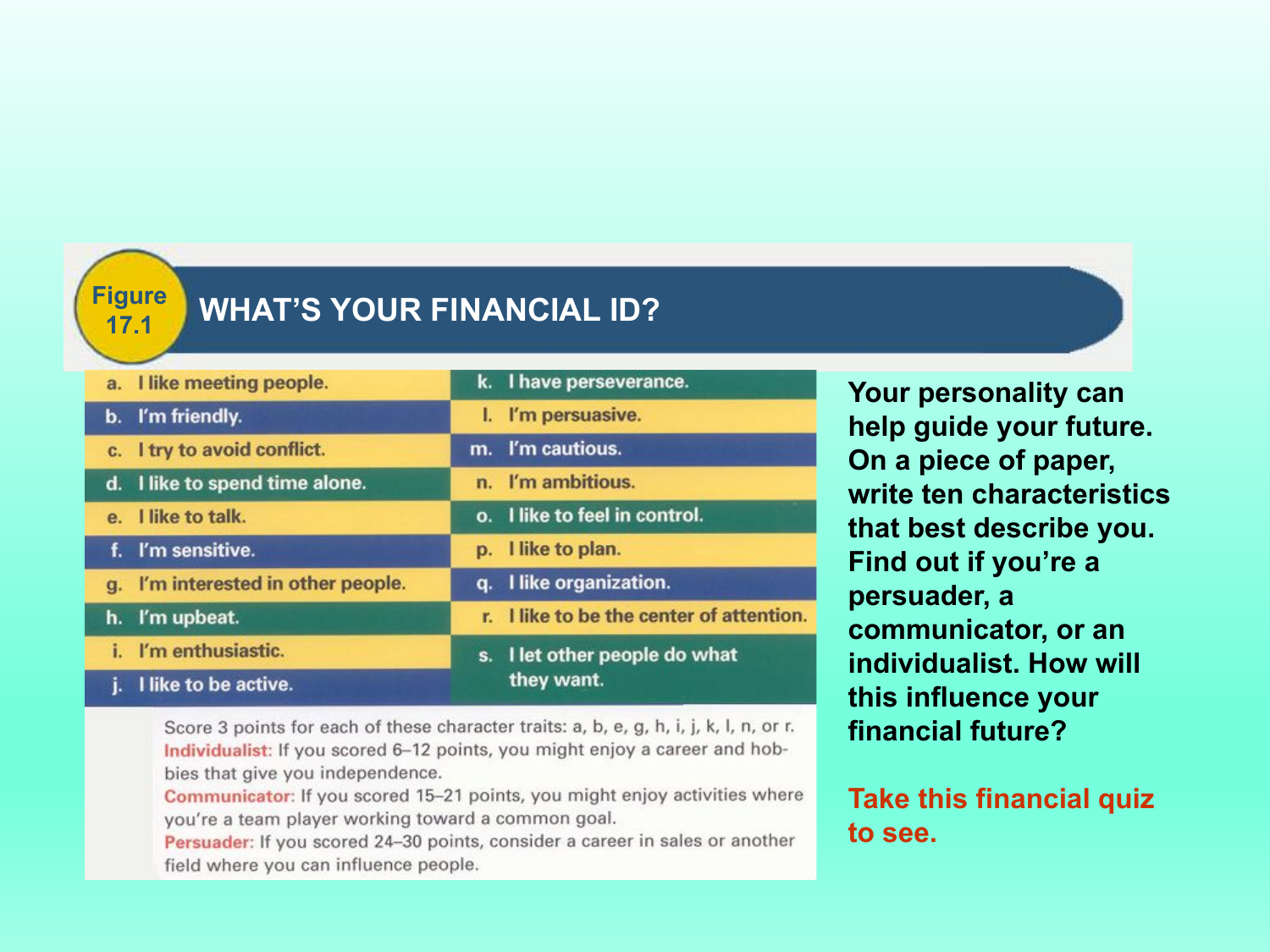**Financial Planning**  A **financial plan** is an outline of your expenses, needs, and goals, and how you expect to meet them.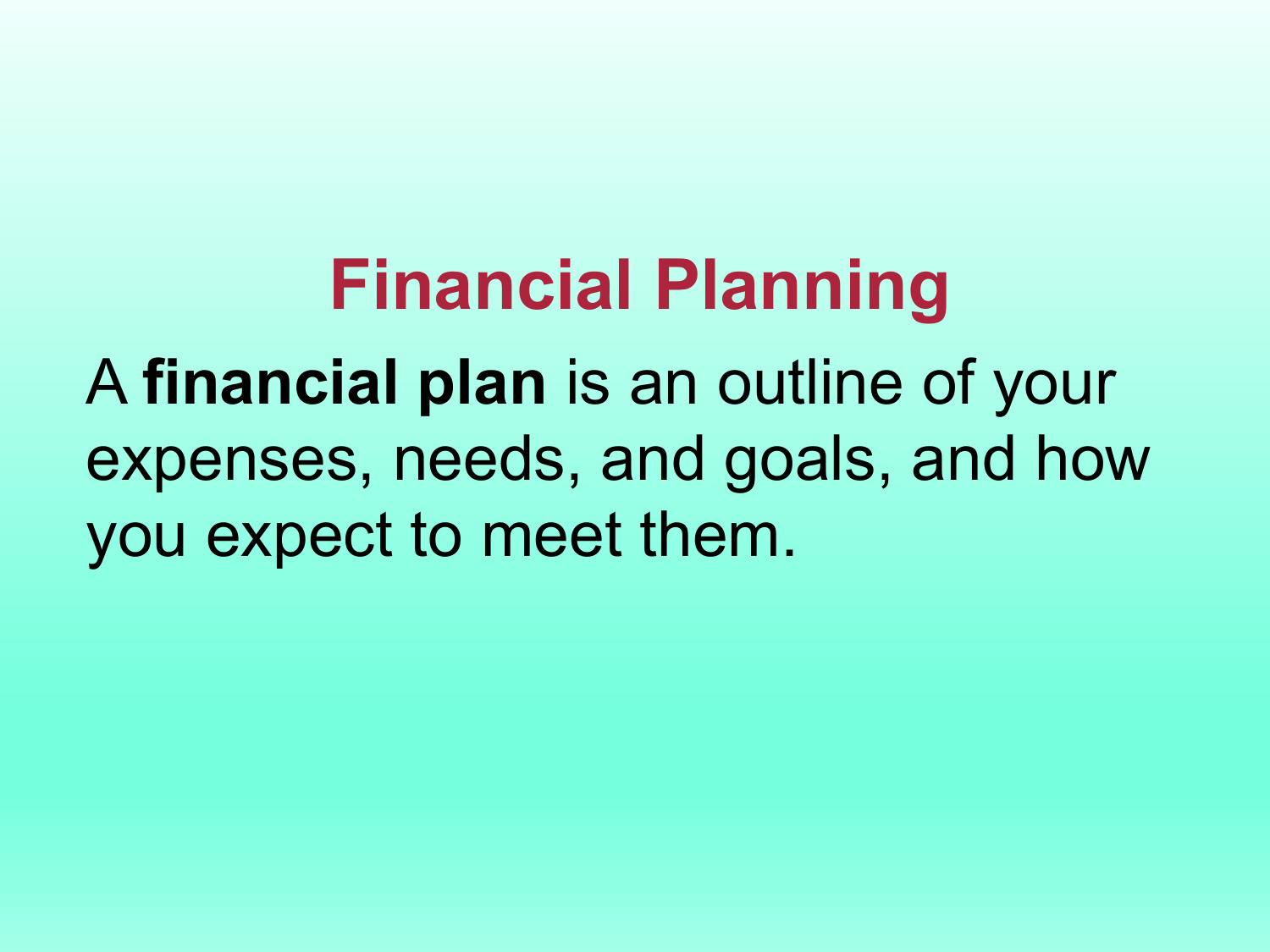**Financial Planning**  You need a financial plan to tell you how much money you'll need to start out and to operate your business once it's running.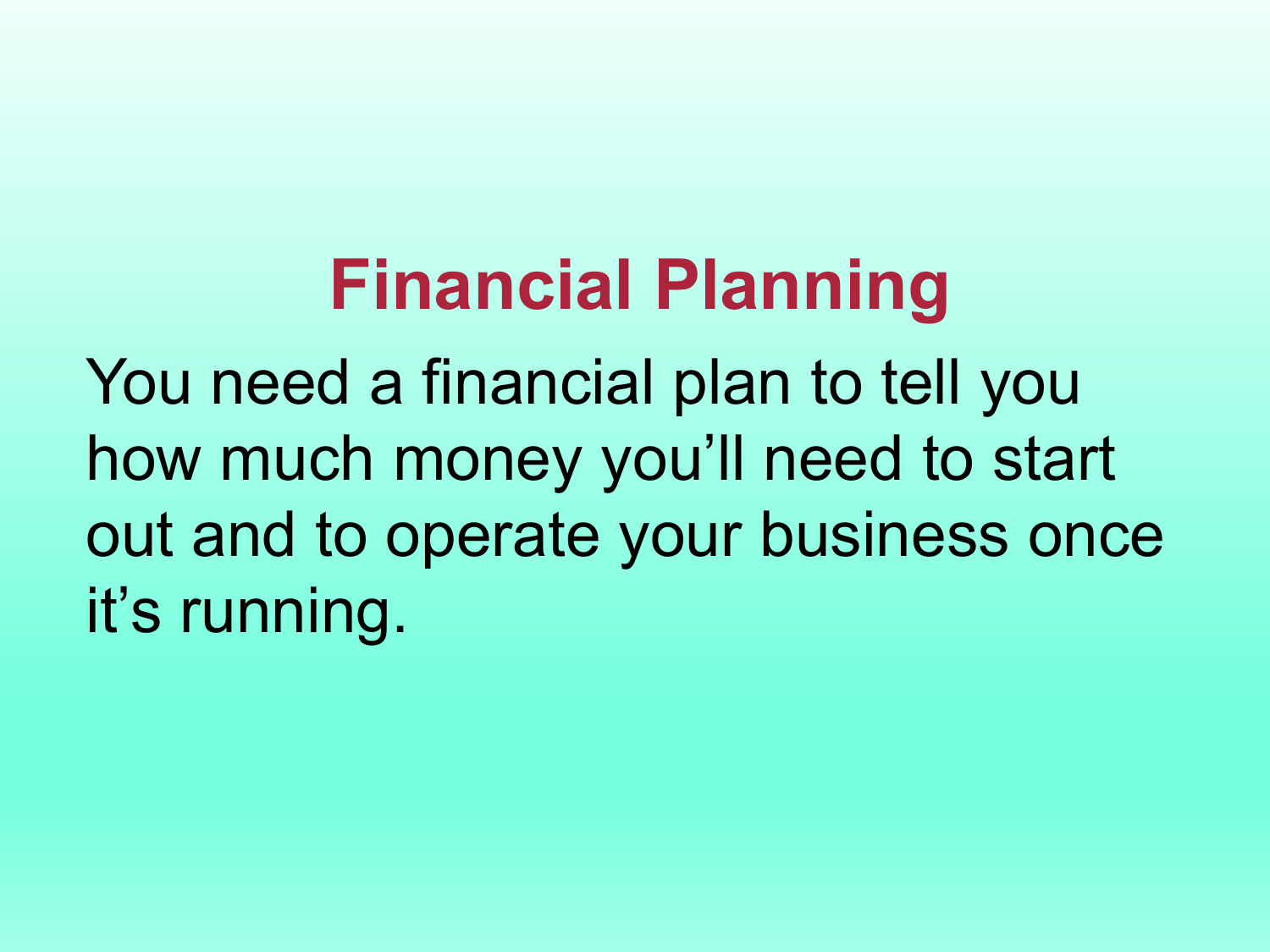**Financial Planning**  You also need the financial plan to explain how you're going to cover expenses.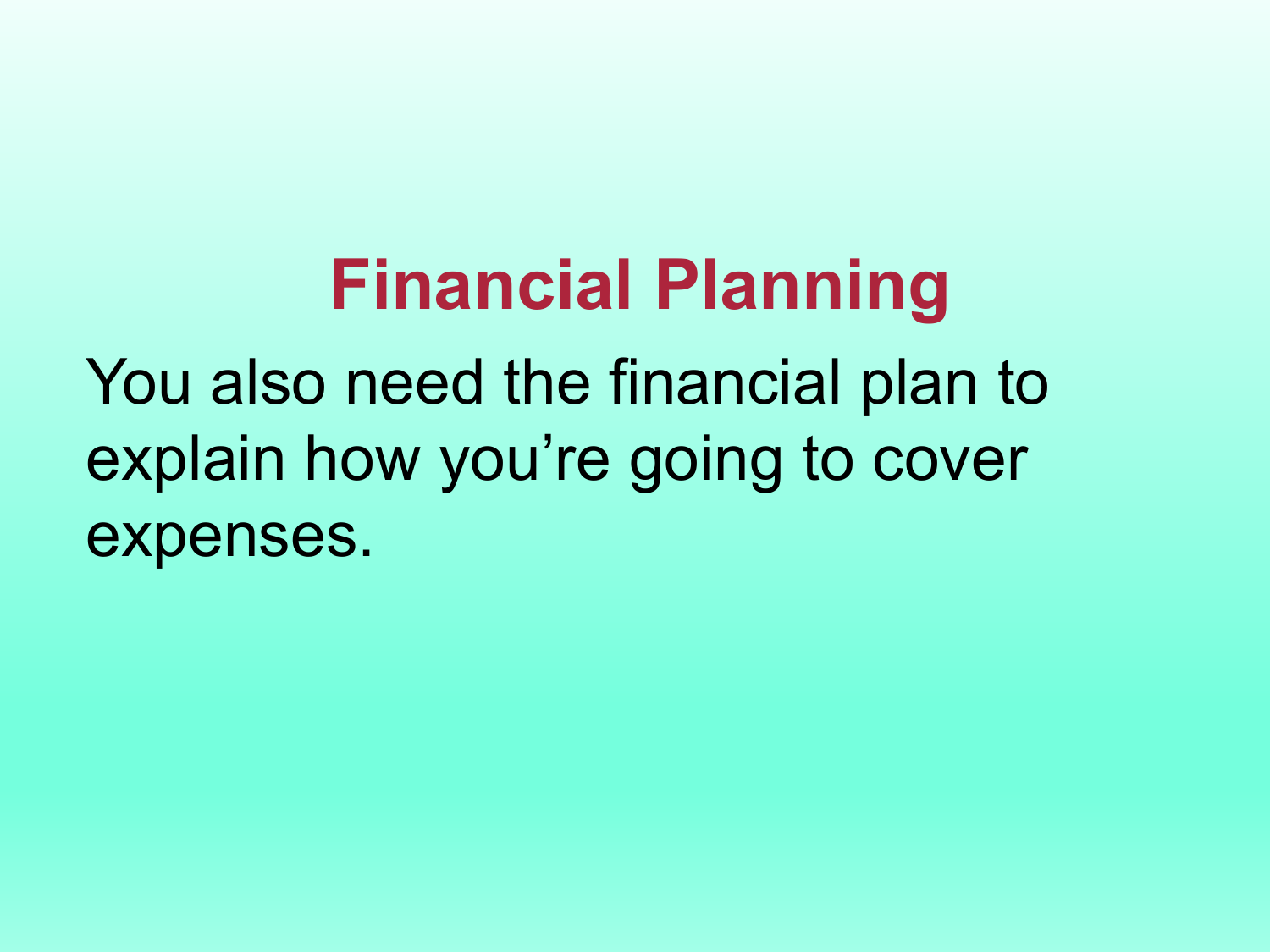## **Financial Planning**

An entrepreneur starting a new business must also plan for finances.

The entrepreneur must find adequate funding.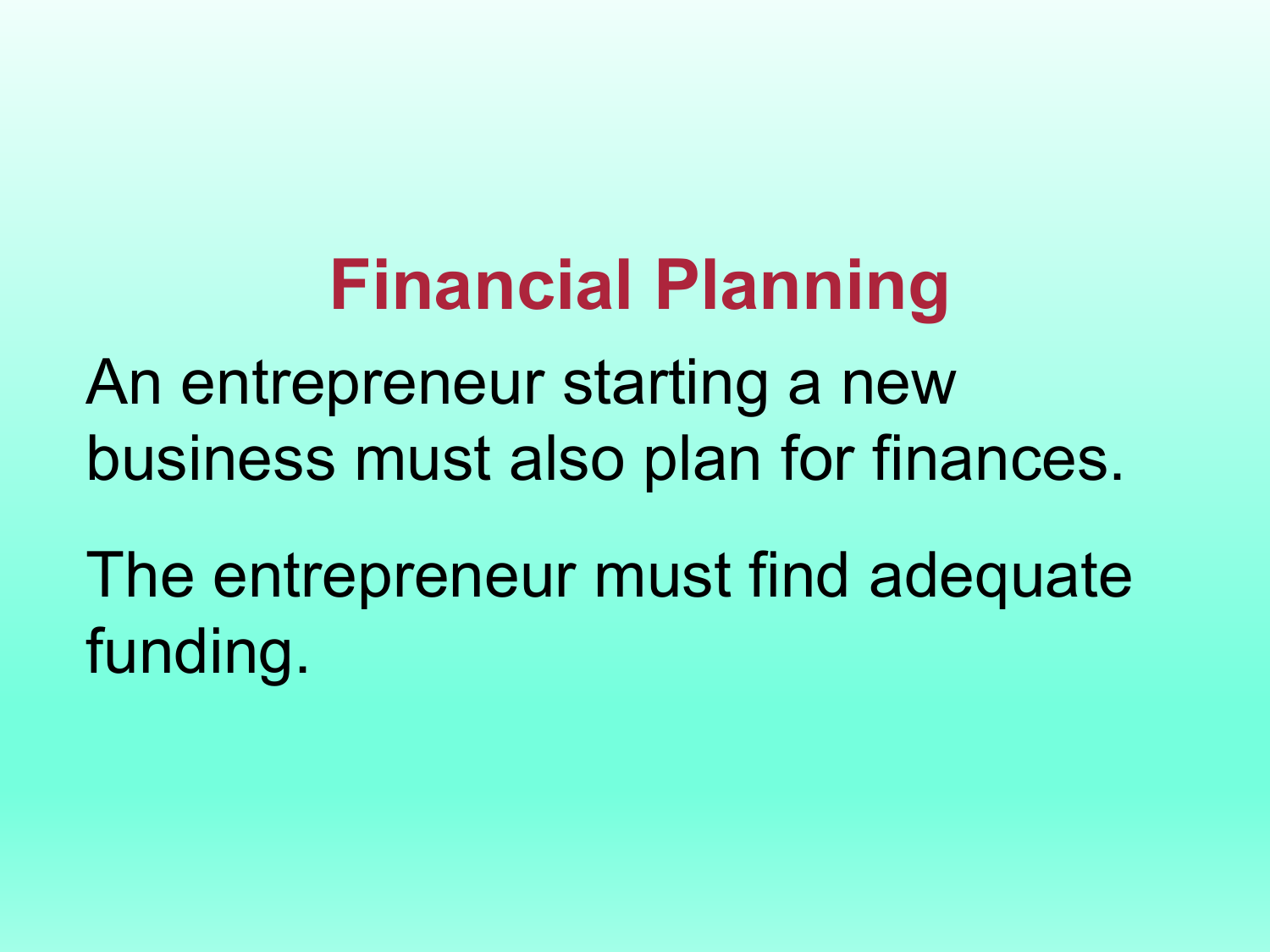#### **Assets Needed**

Identifying your assets is the first step in a financial plan.

Any property or item of value that your business owns is an **asset**.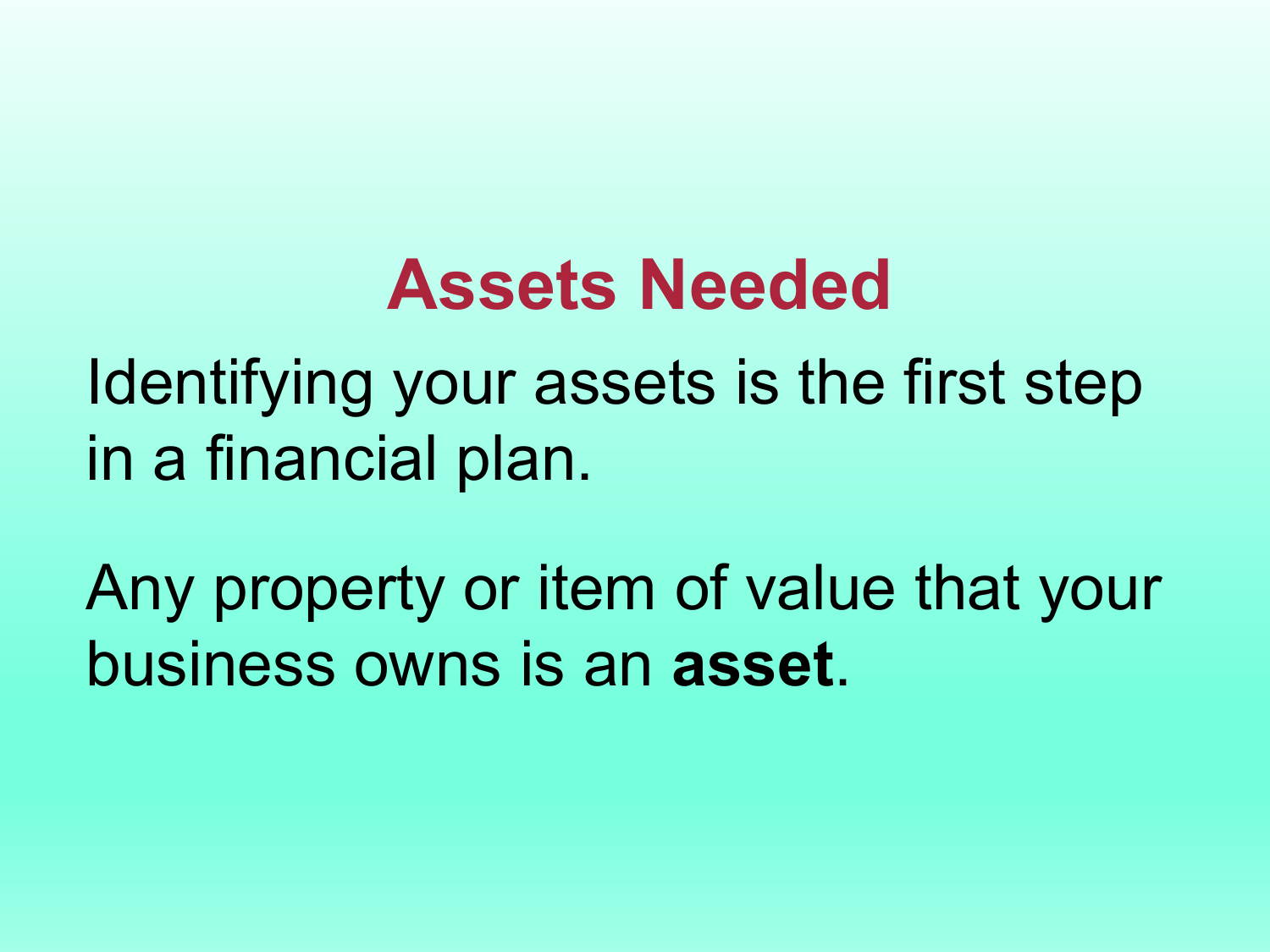#### **Assets Needed**

Researching your options is important before buying any major asset.

Analyze and compare the price of each different item.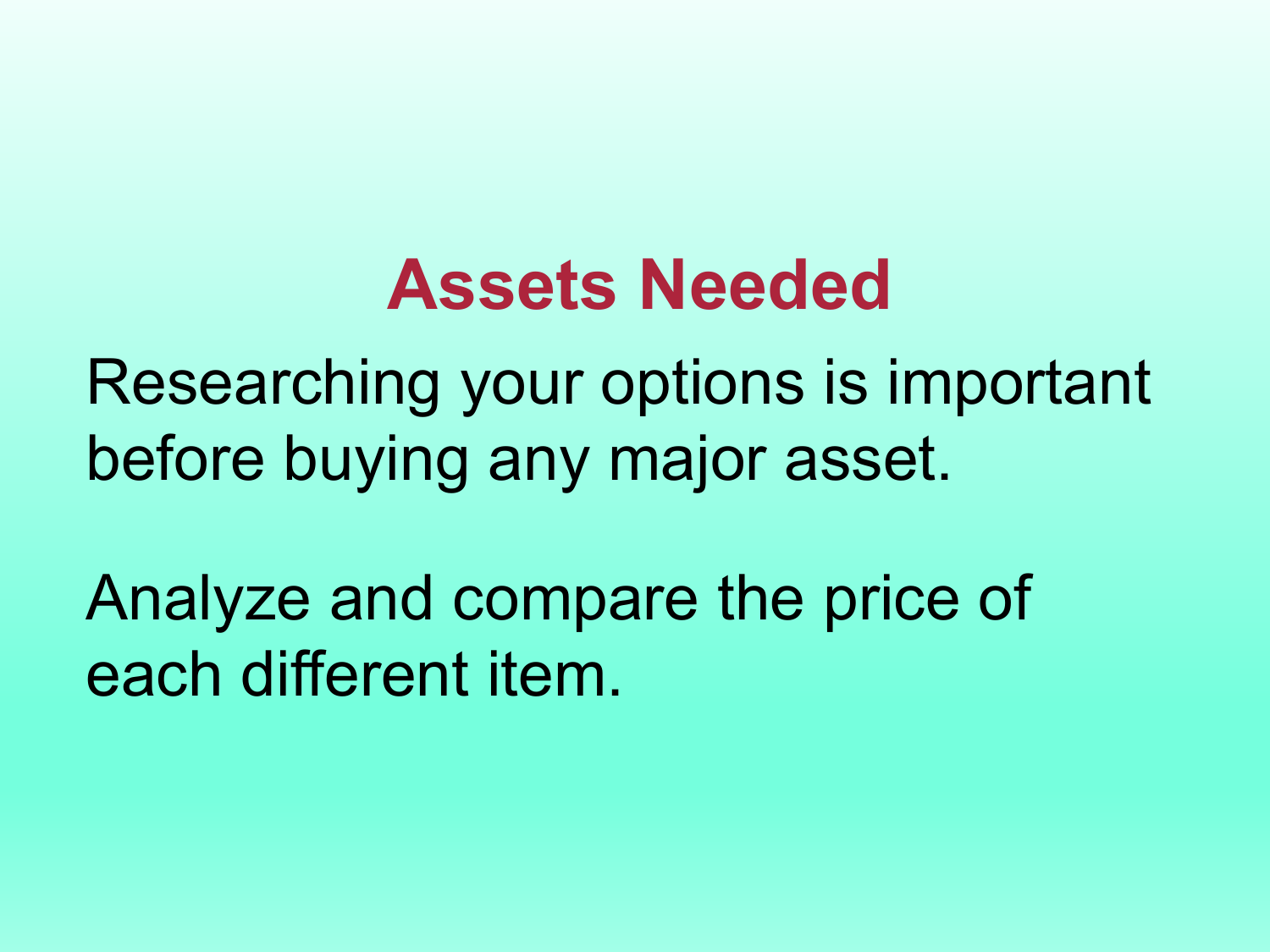#### **Purchasing Assets**

Purchasing your assets is the second step in your financial planning.

Determine the method you will use to purchase the items.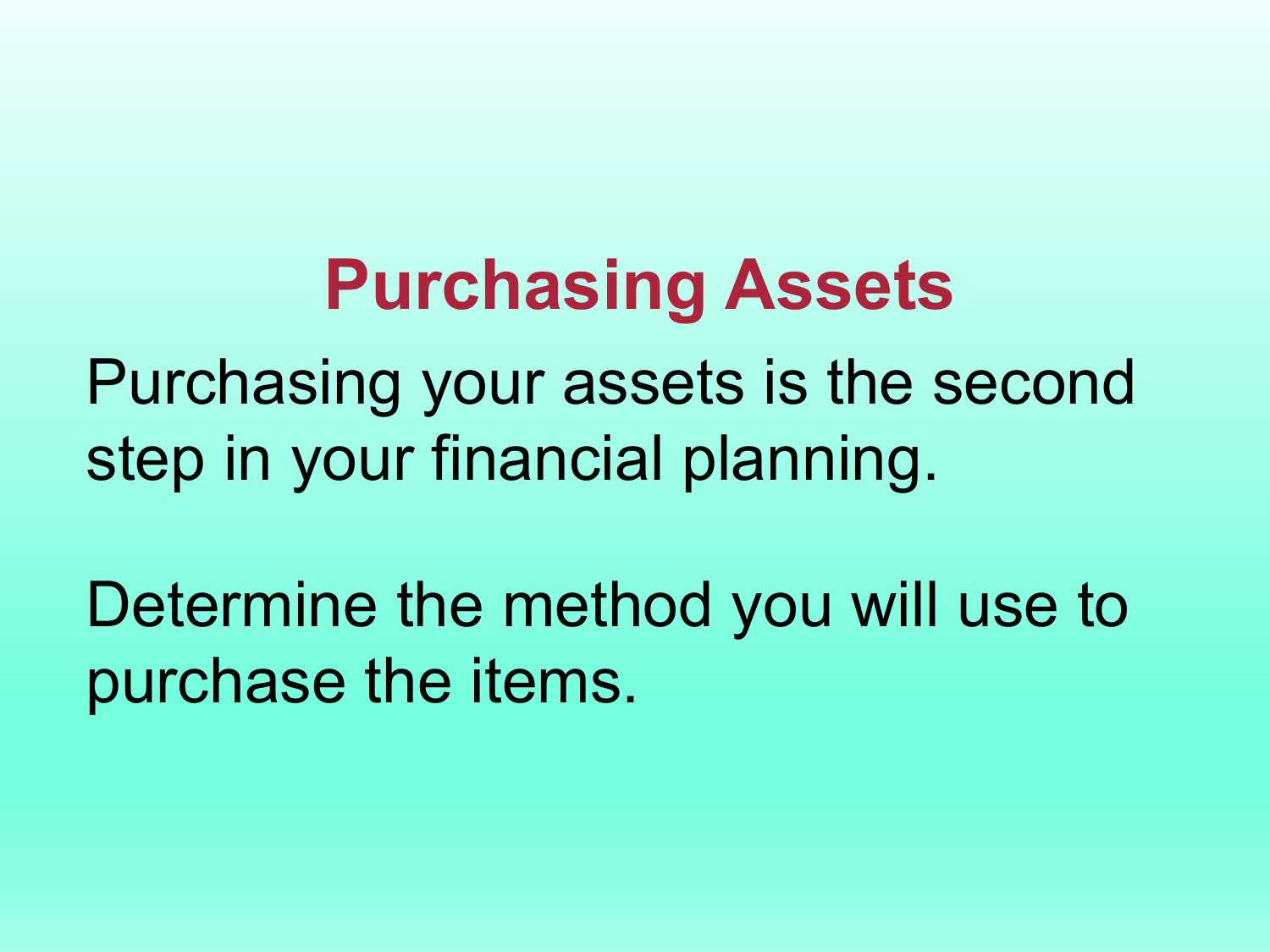## **Purchasing Assets**

If you're working with limited resources, you need to make decisions based upon your needs and how you'll pay for them, whether with cash or credit.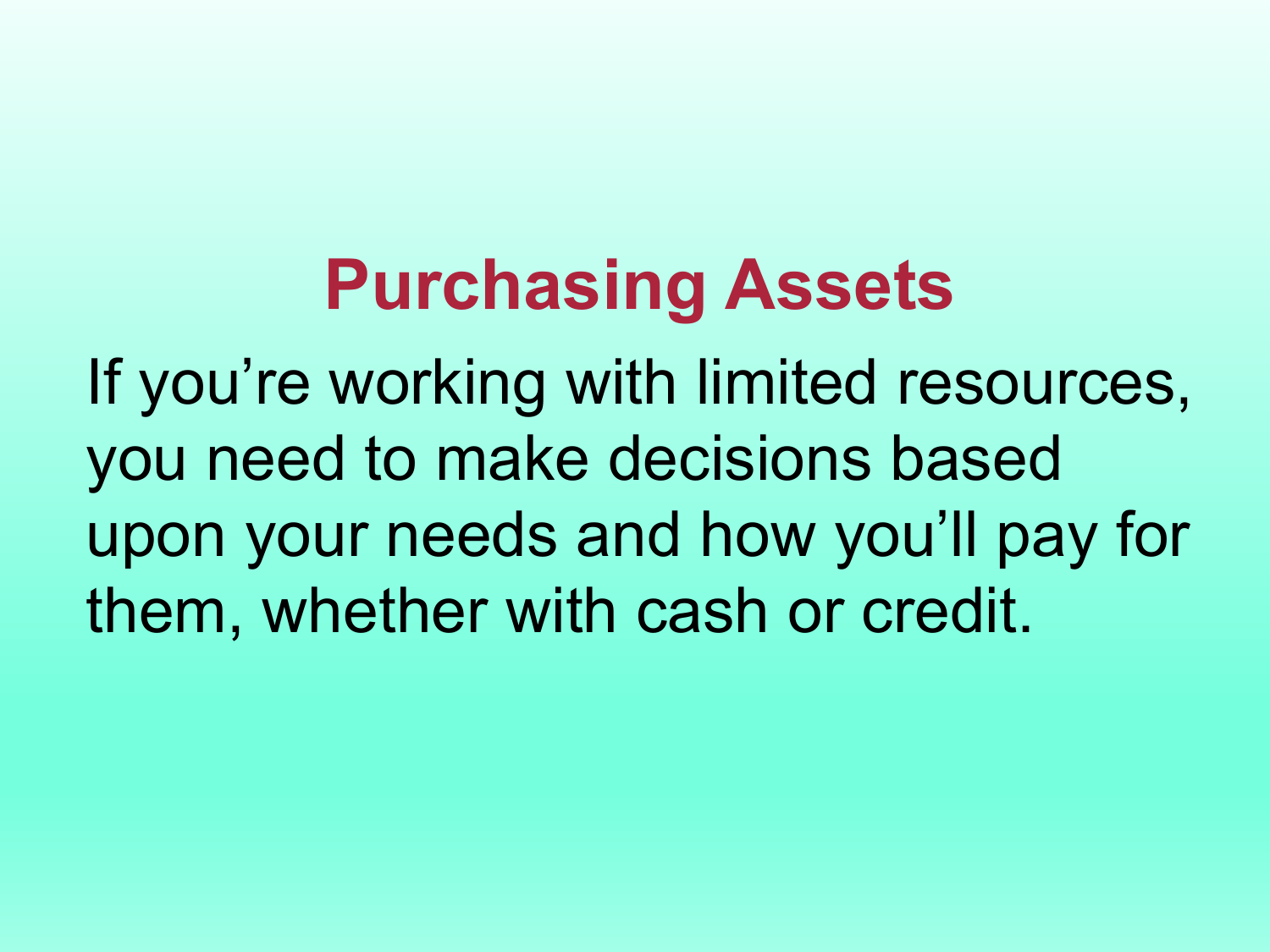**Accounting Requirements**  Recognizing the financial records you need to keep is the third important step in financial planning.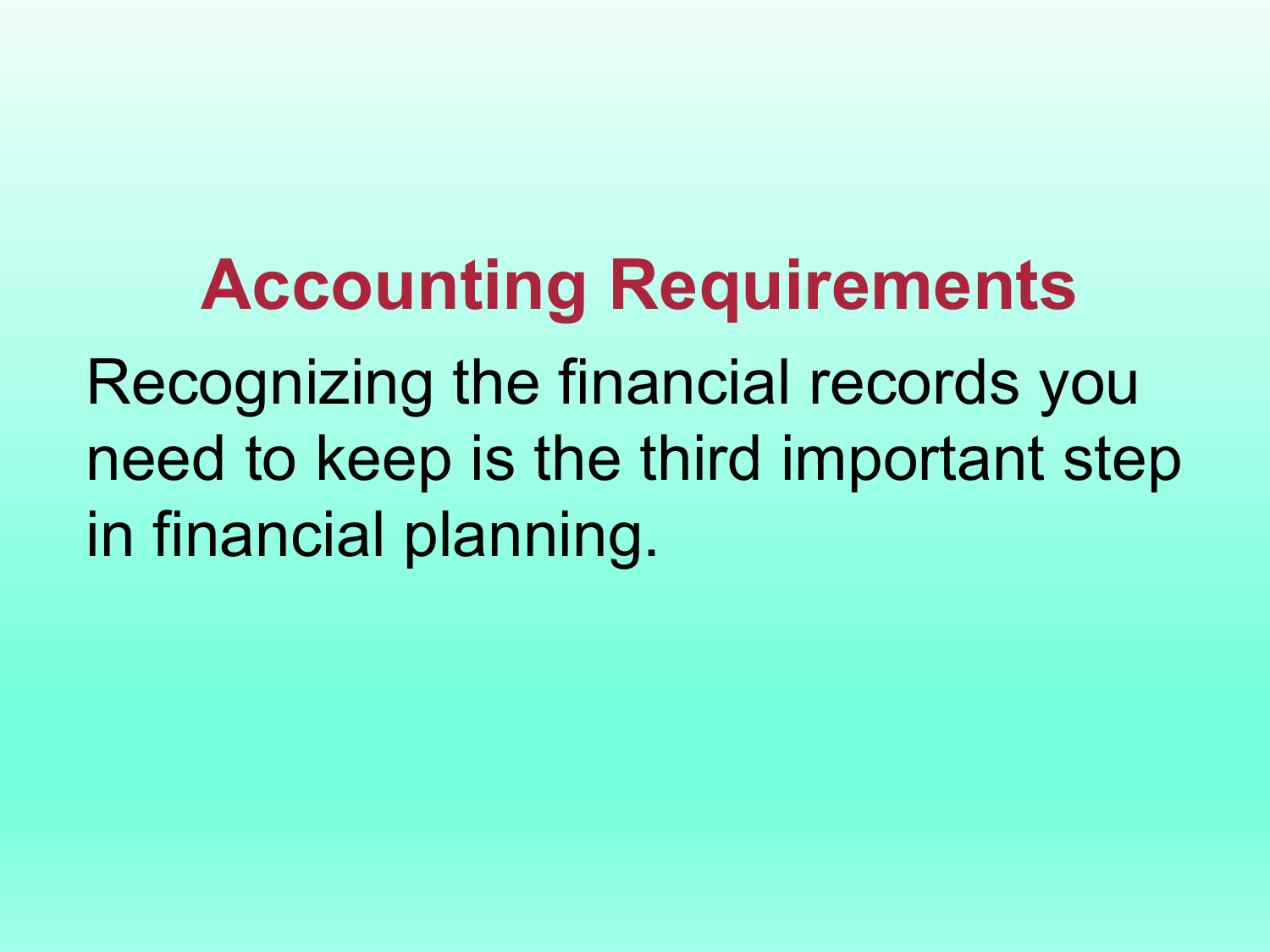**Accounting Requirements**  A **financial forecast** is an estimate of what business conditions will be like in the future.

A forecast includes planning for changes in the economy that might affect your business.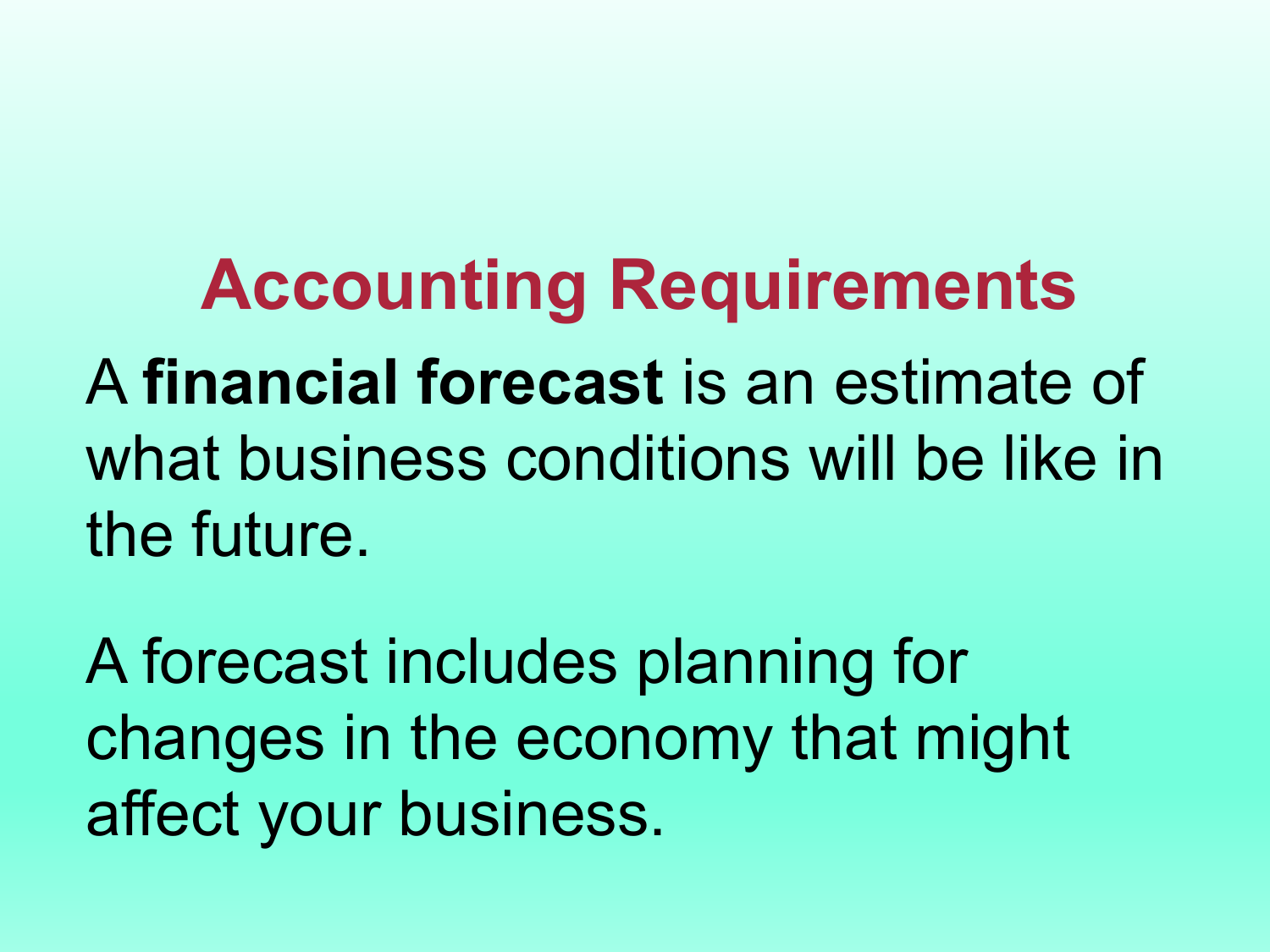## **Graphic Organizer**

## **Elements of Financial Planning**

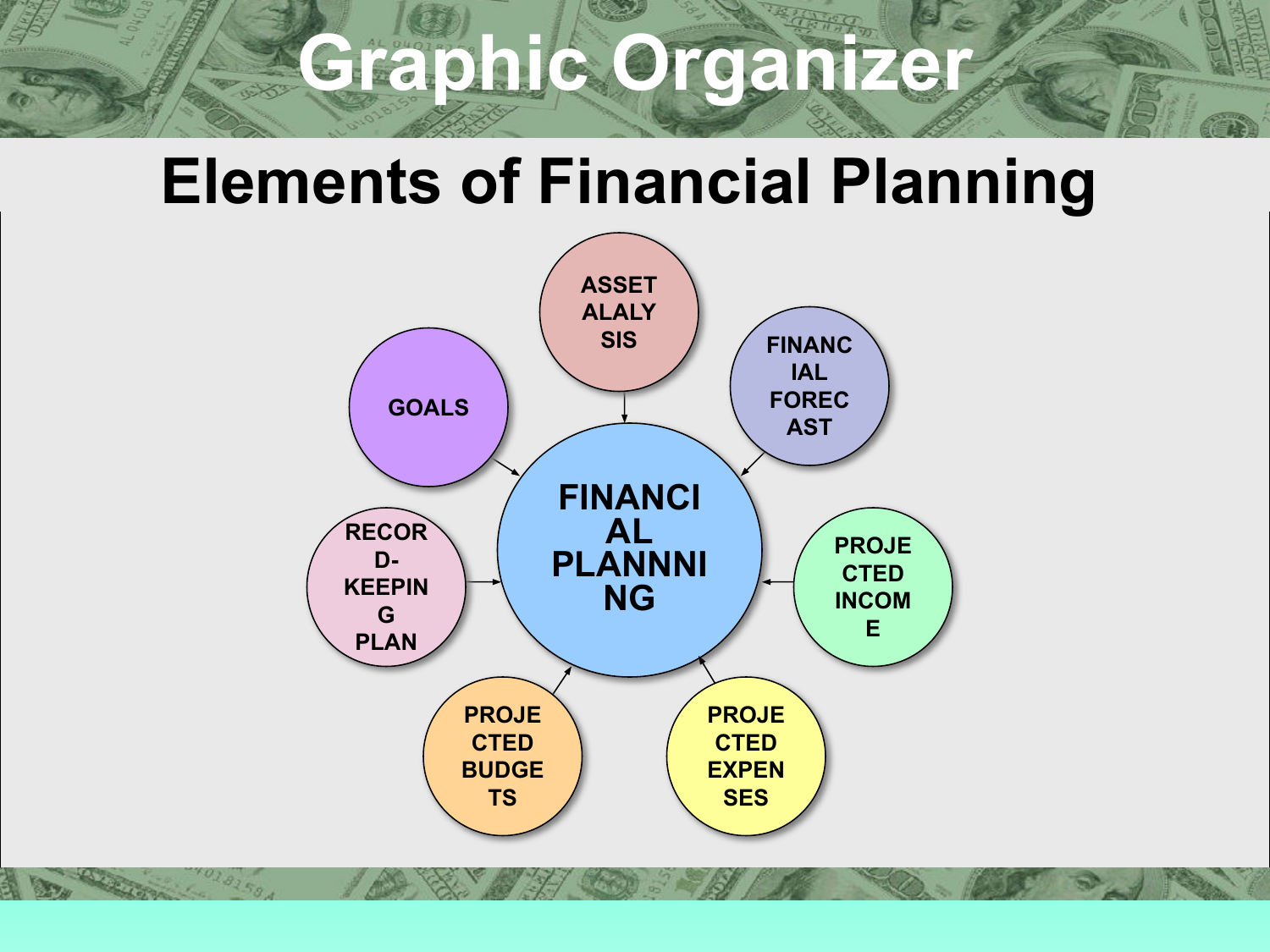

#### 1. Why is financial planning important to a business?

#### 2. What are examples of assets?

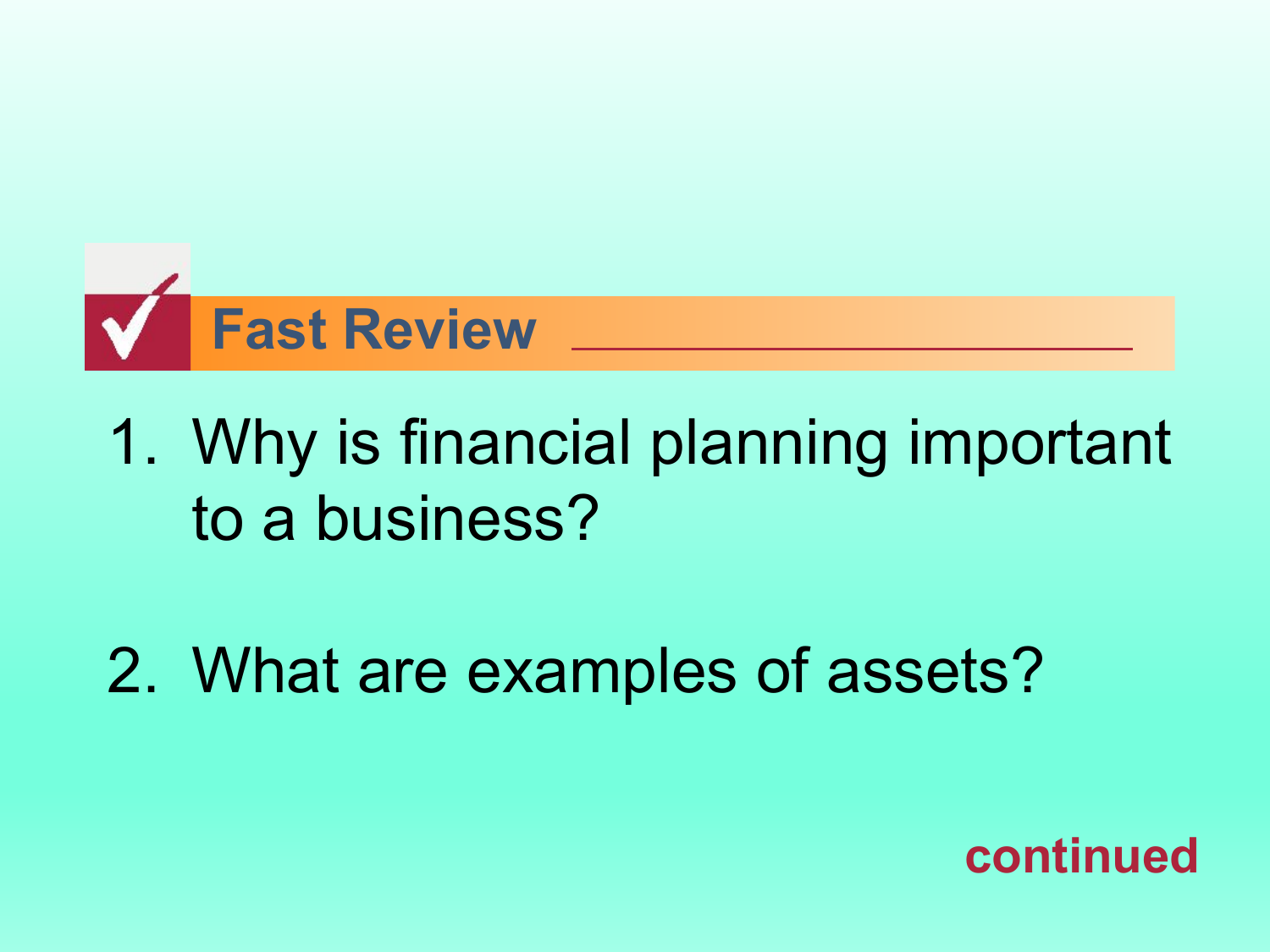

#### 3. Describe the three steps of a financial plan.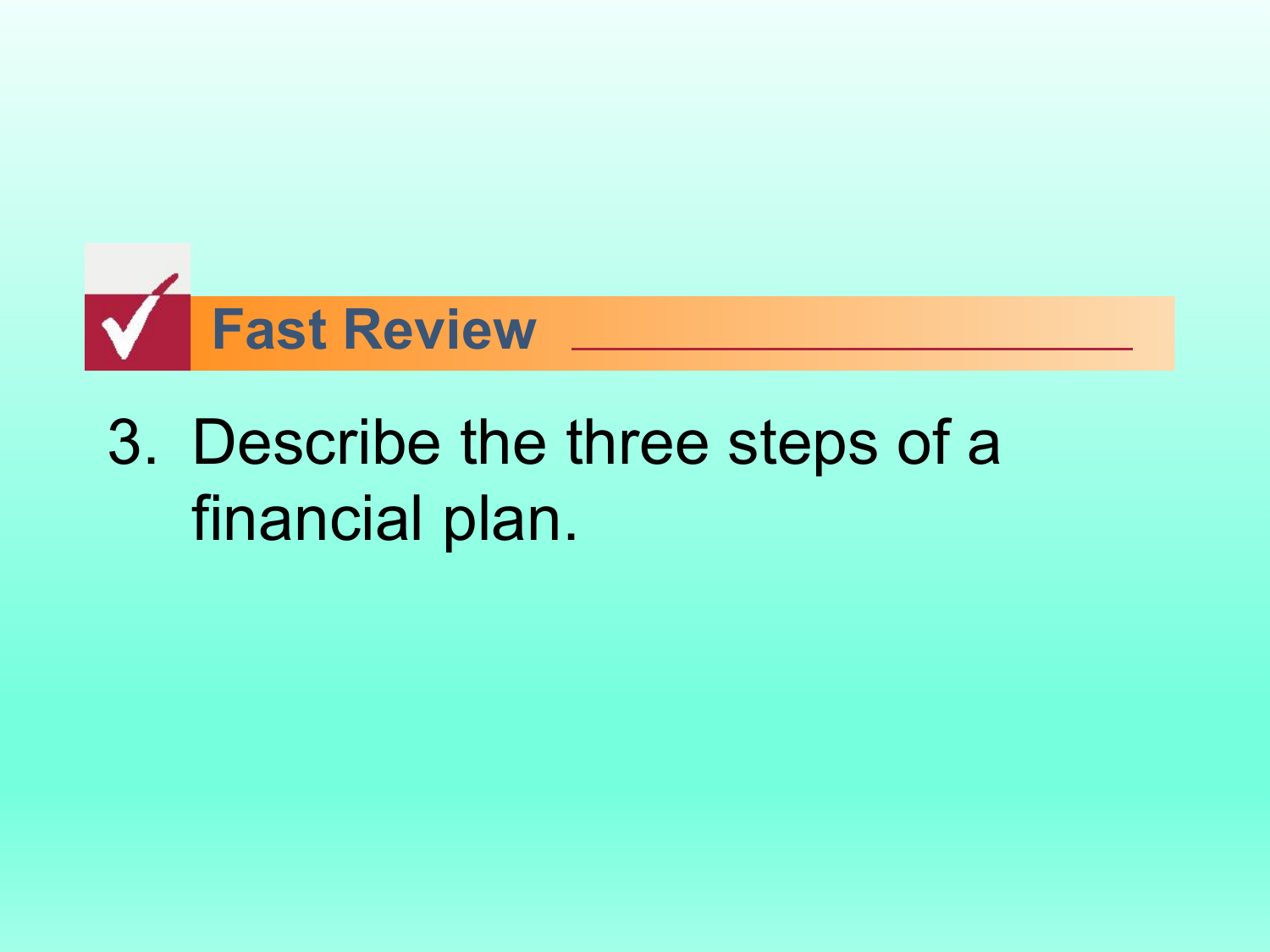**Accounting** is the systematic process of recording and reporting the financial position of a business.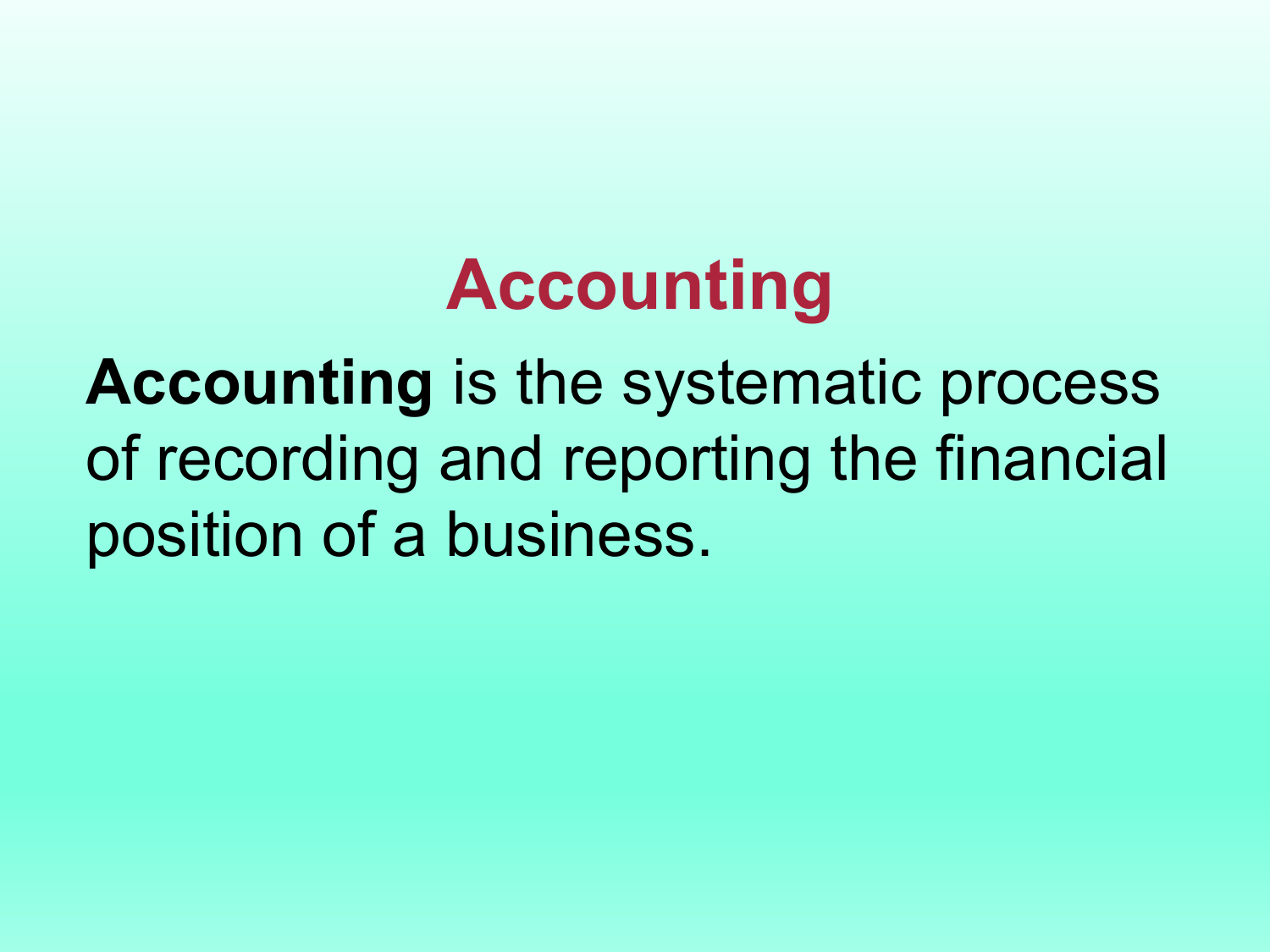The **financial manager** is the person in charge of a business's financial planning, funding, and accounting.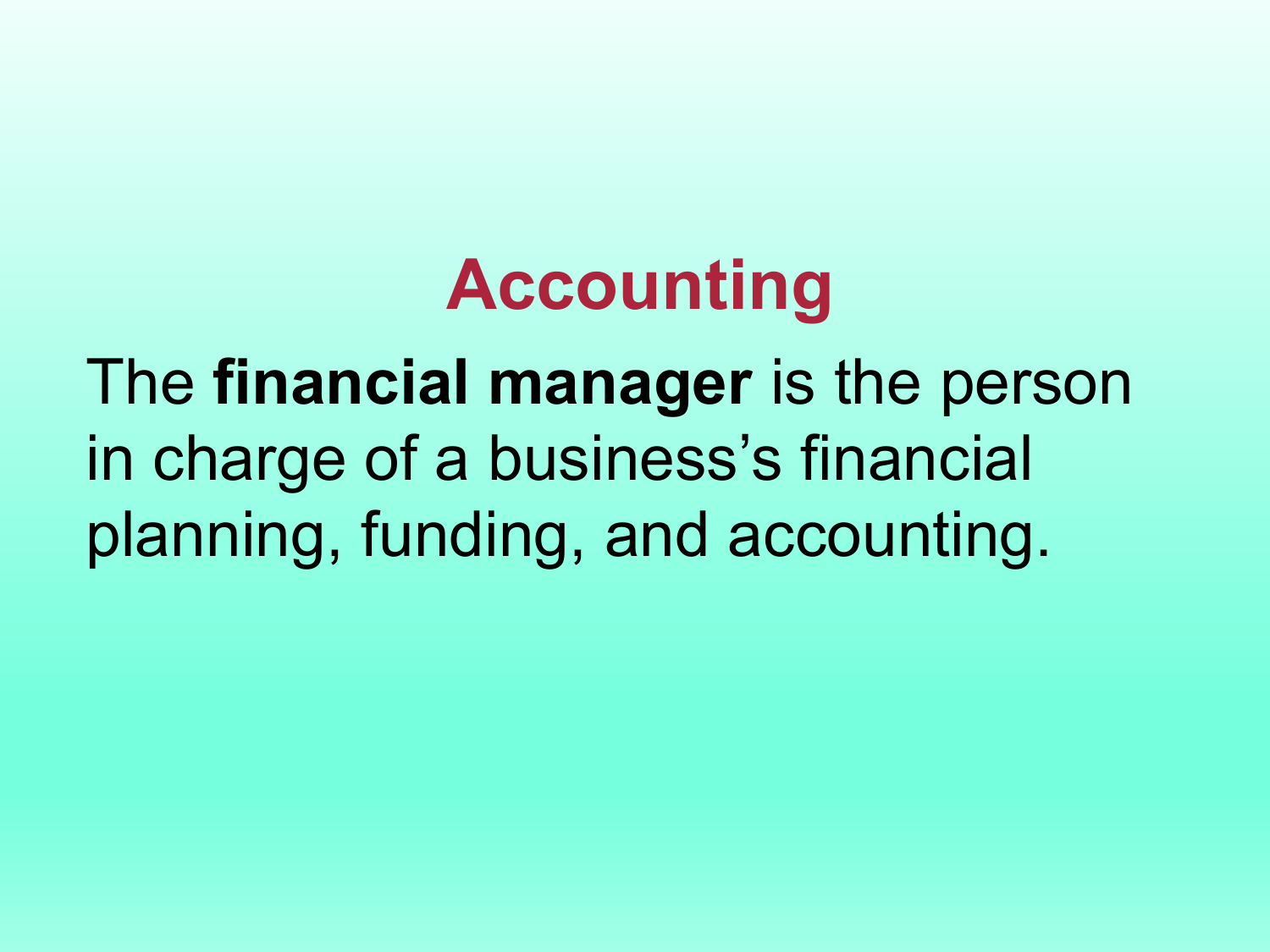Three important functions of a financial manager are:

• Managing funds and making sure the business is meeting its financial obligations.

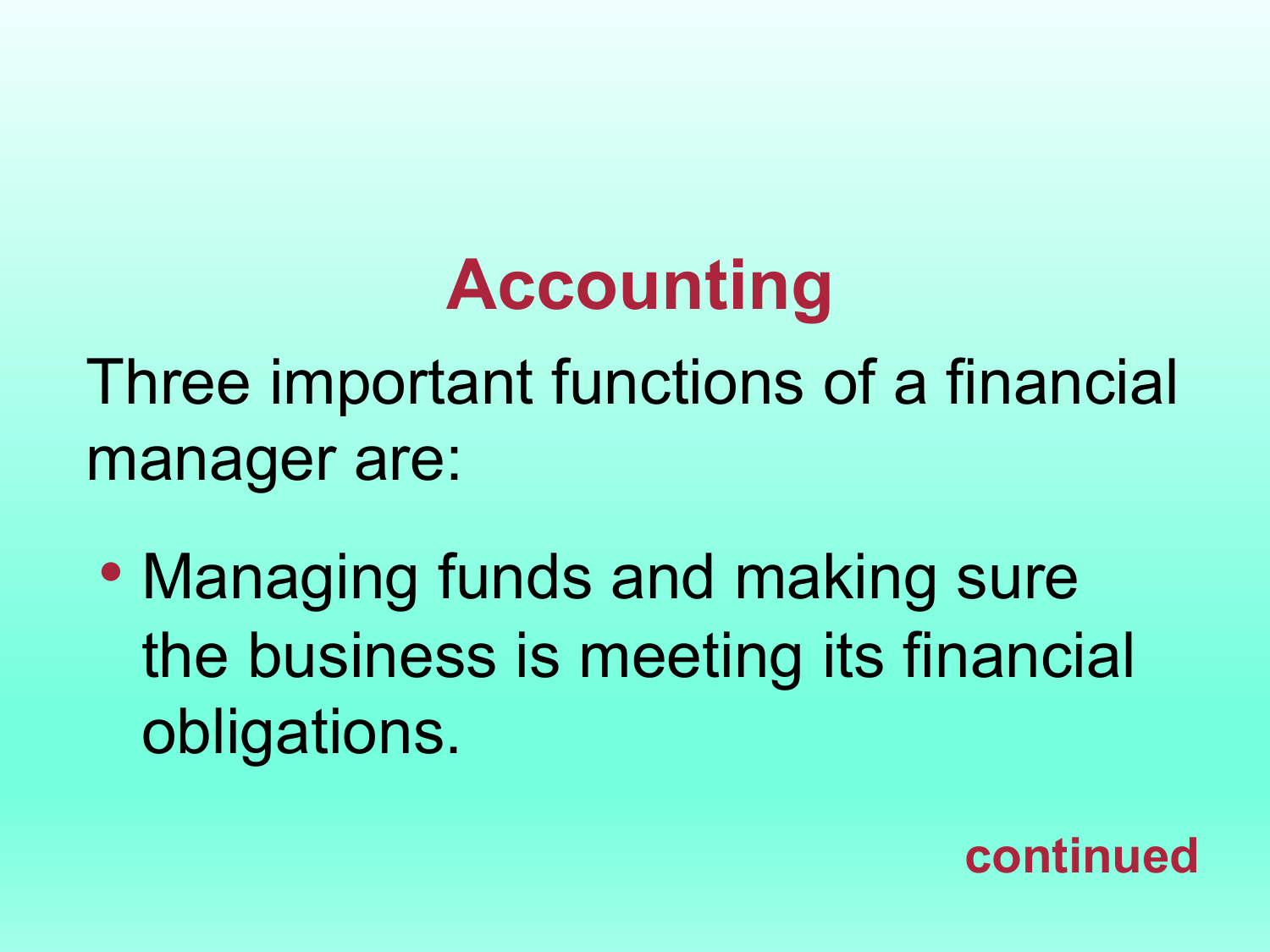- Finding resources for additional funds.
- Planning long-range financial goals.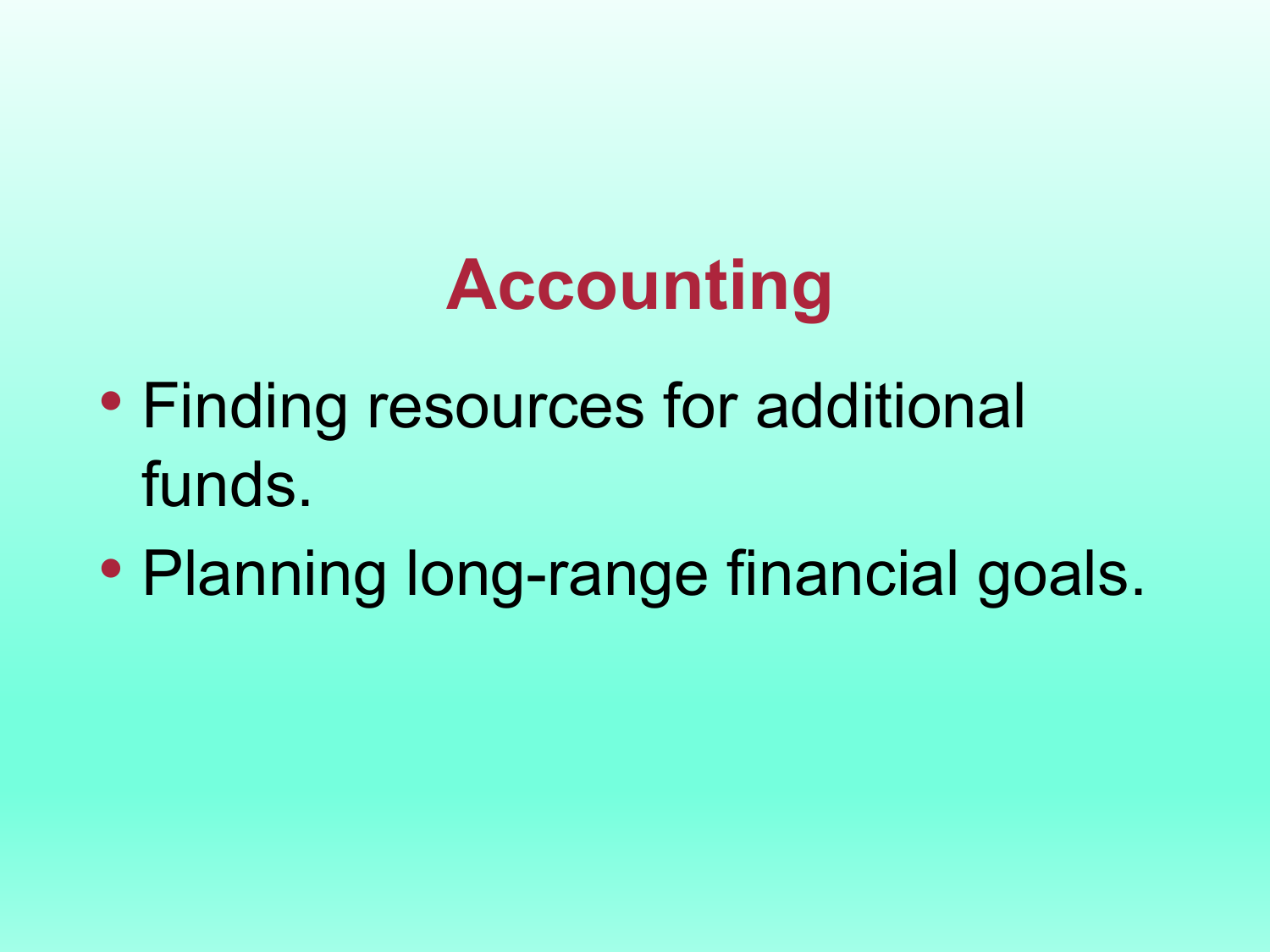## **Budgeting**

A **budget** is a written plan of what you expect your income and expenses to be over a certain period of time.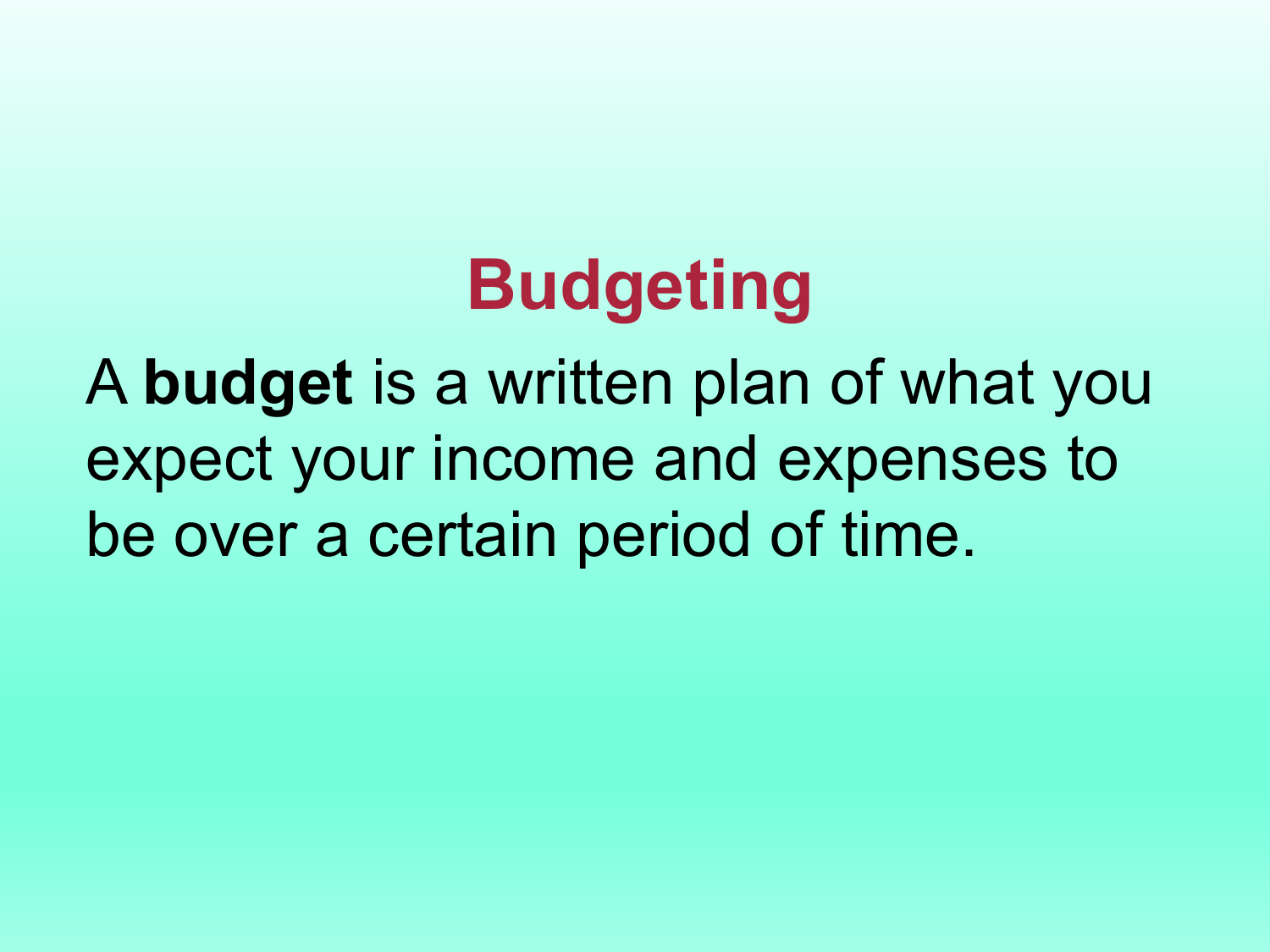## **Budgeting**

The three main types of budgets are:

- Start-up budget
- Cash budget
- Operating budget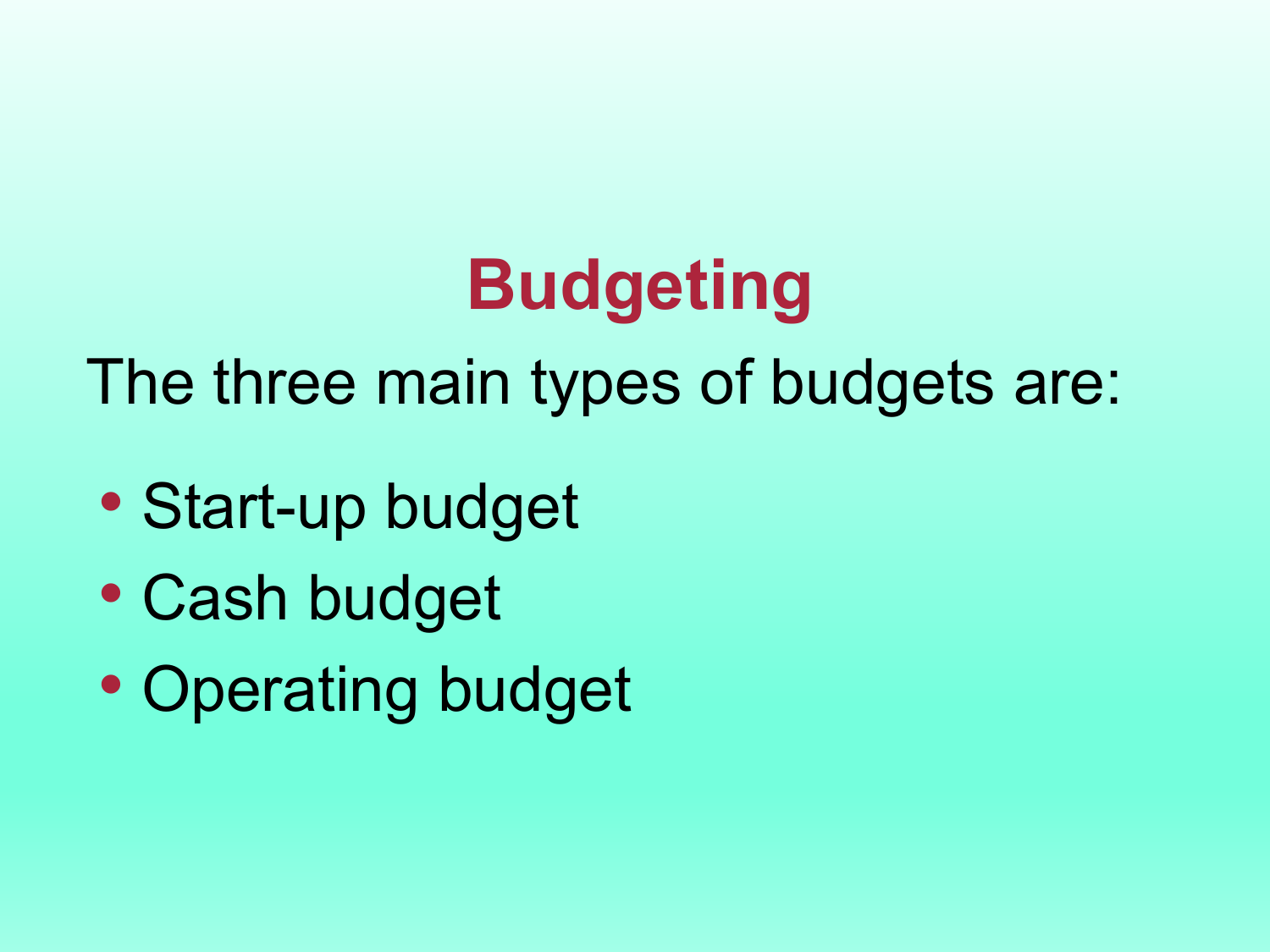#### **Start-up Budget**

A start-up budget is a plan for your income and expenses from the time you start the business to when it makes a profit.

It includes the cost of equipment, supplies, rent, and hiring workers.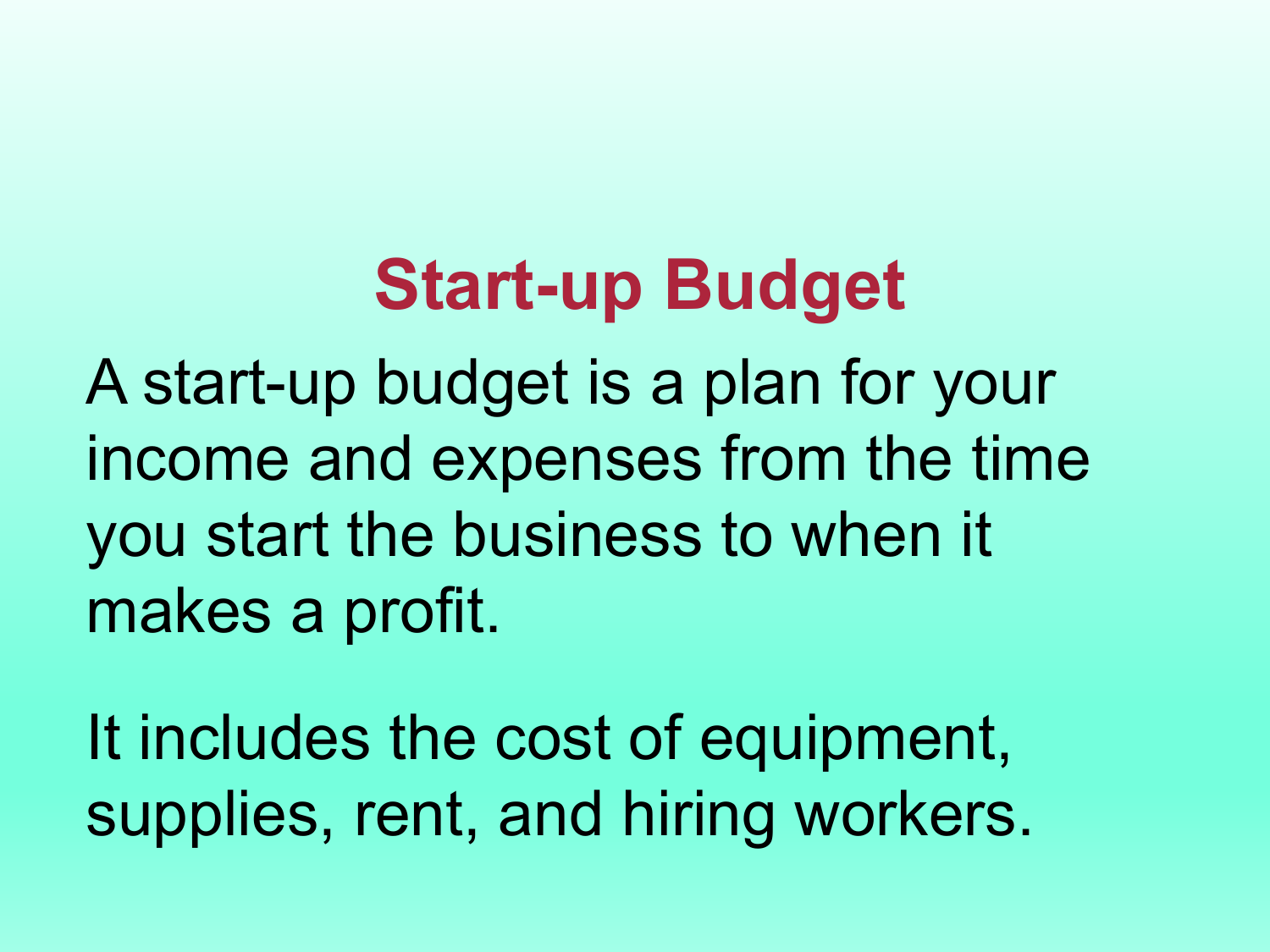## **Start-up Budget**

Most new businesses don't make a profit during the first year, so you also need to plan for covering your own personal expenses.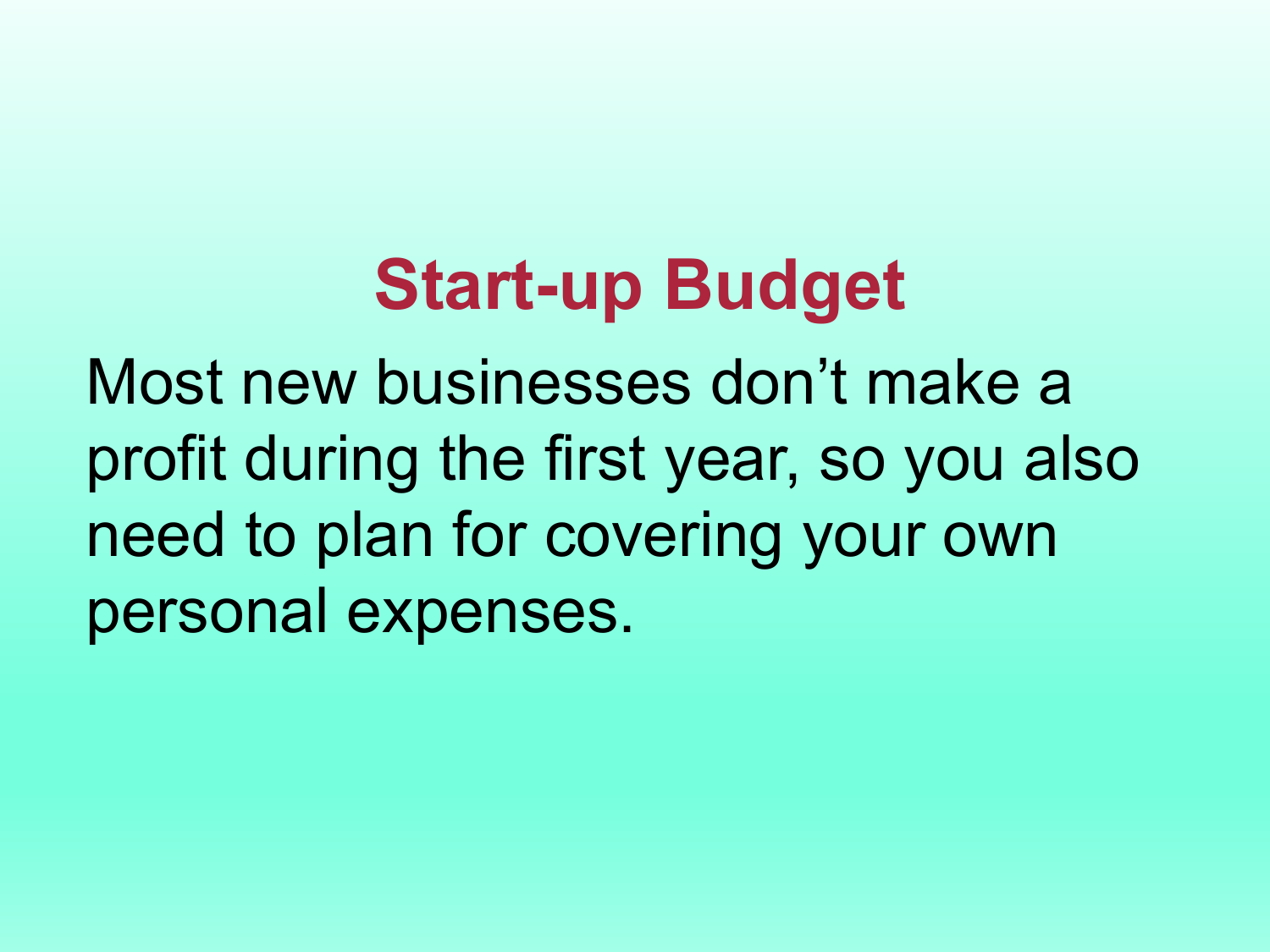#### **Cash Budget**

A cash budget is a plan for the actual money you expect to spend and earn on a daily, weekly, or monthly basis.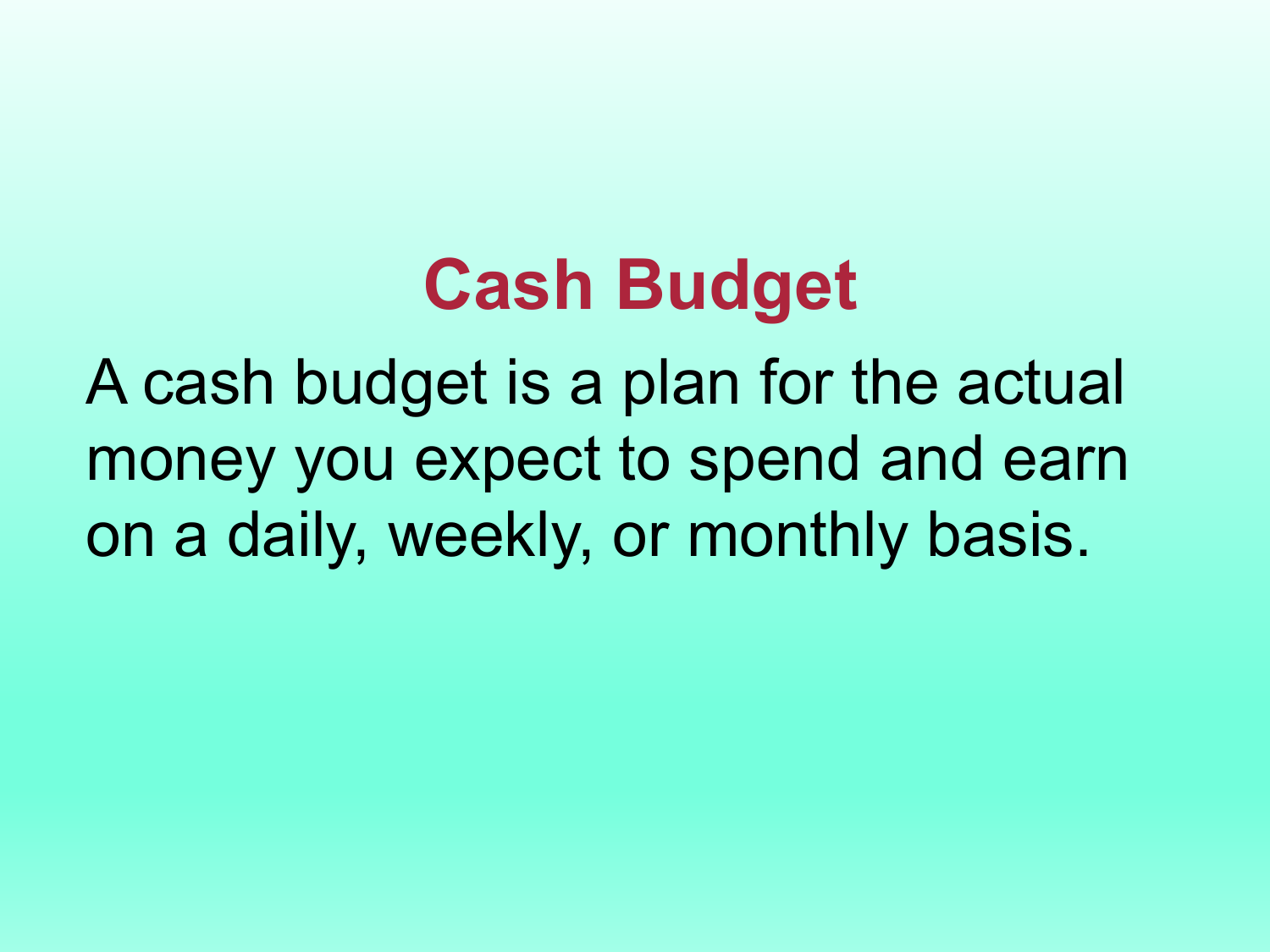## **Operating Budget**

An operating budget is a plan for how much you expect to spend and earn over a given period of time, usually six months or a year.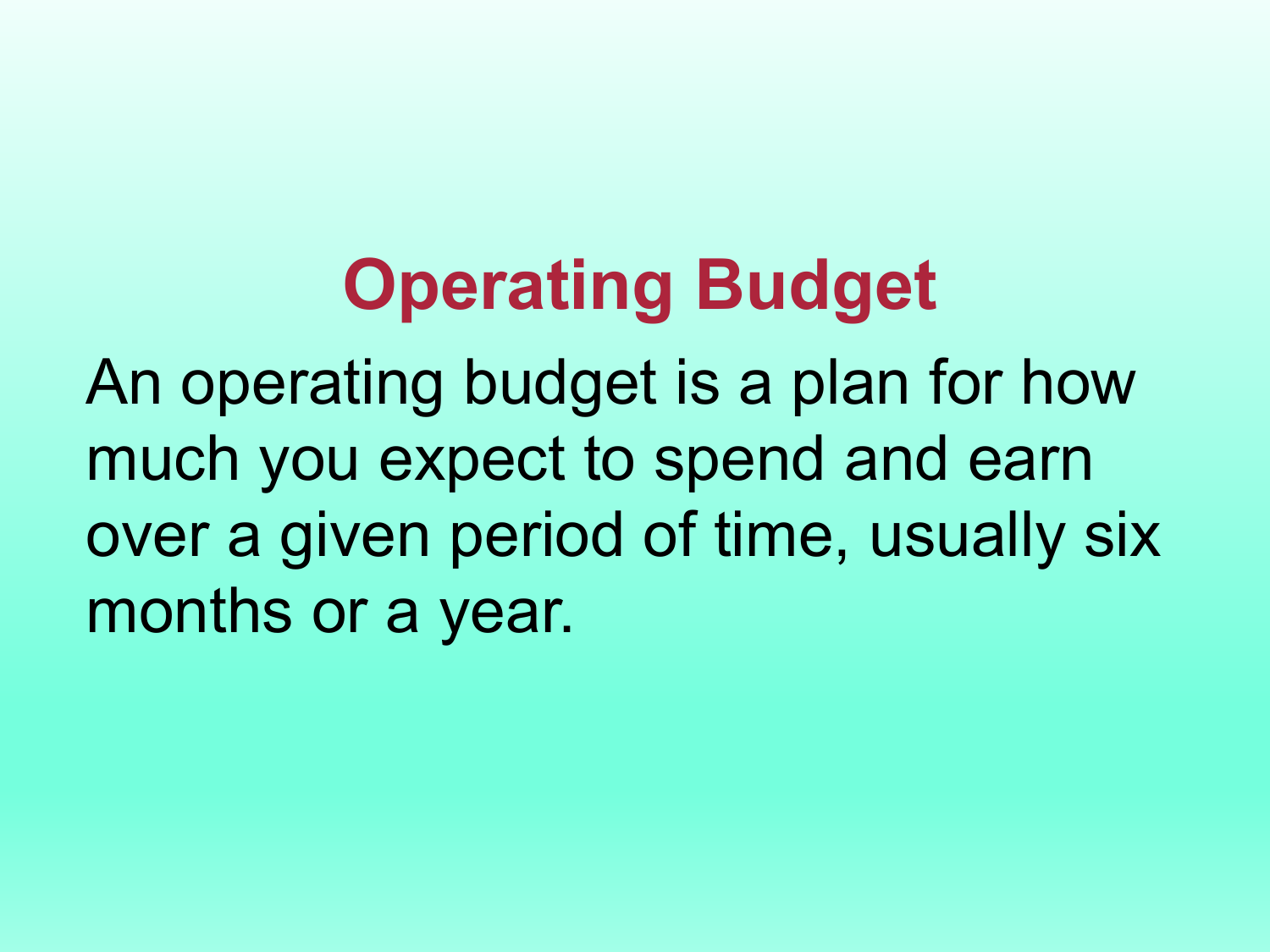

- 1. What are some of the expenses a start-up budget includes?
- 2. What is the main difference between a cash budget and an operating budget?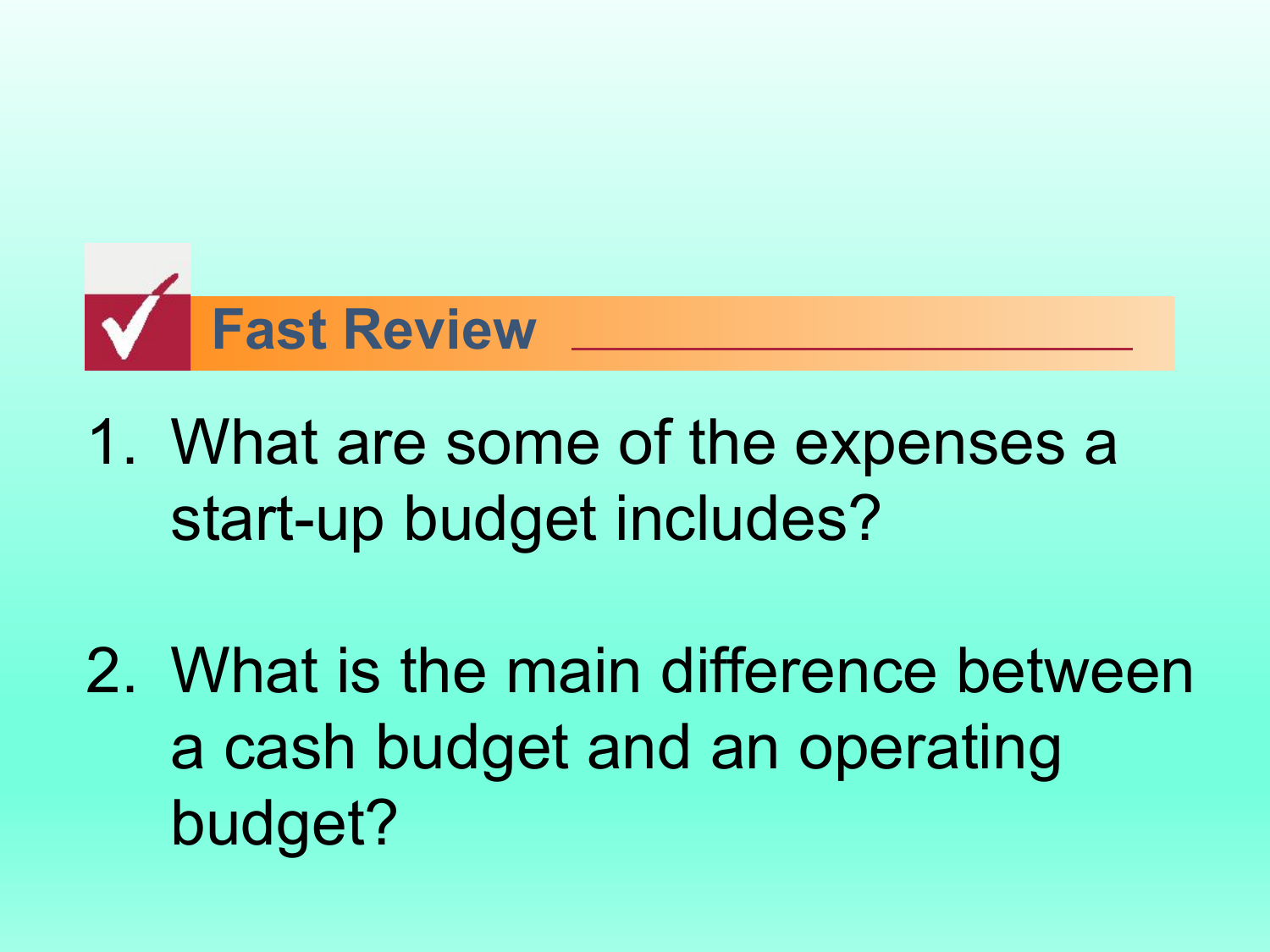## **Financial Records**

To keep track of how your business is actually doing financially, you need to keep accurate written accounts.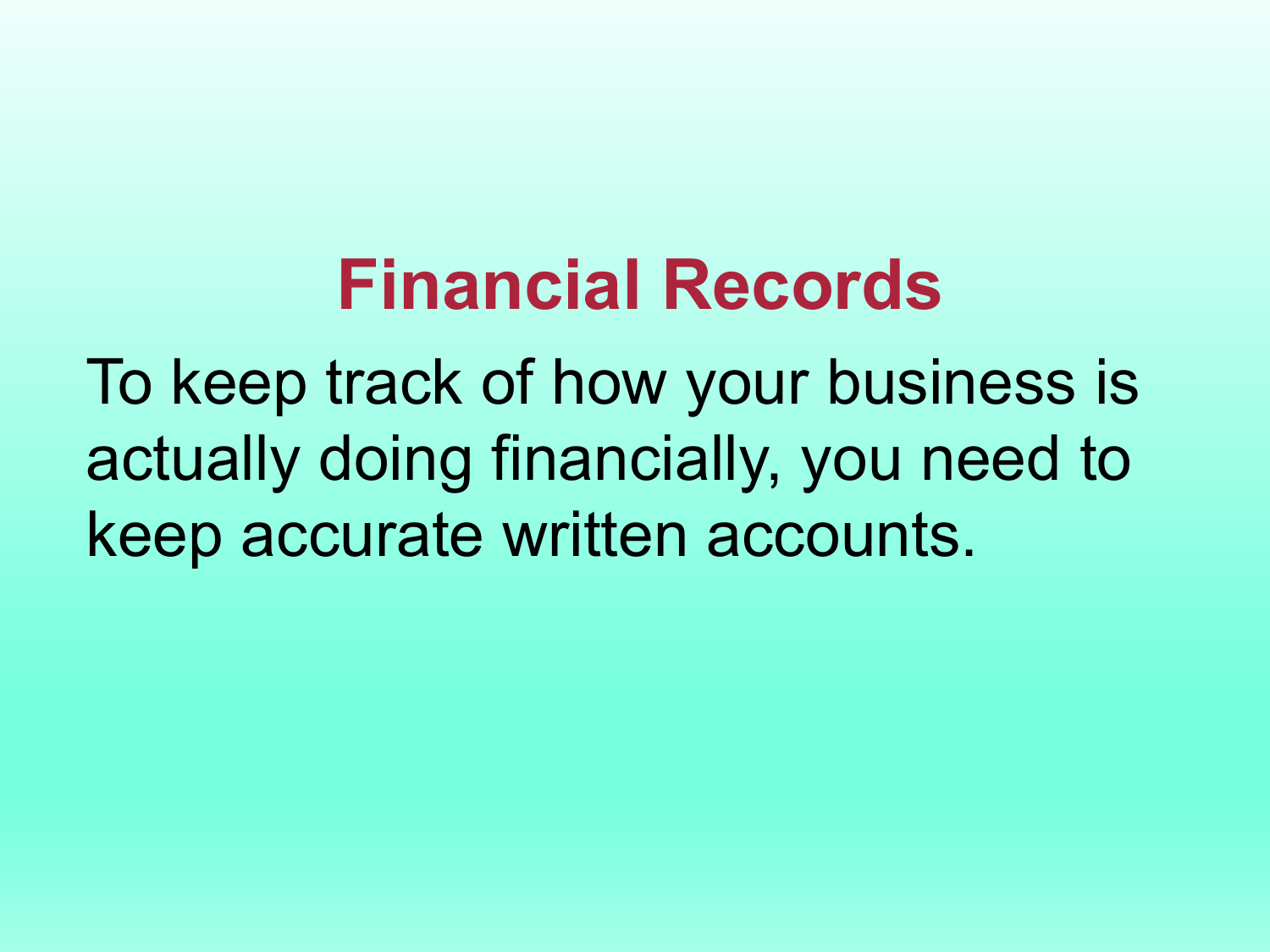#### **Financial Records**

An accounting period may be one month, three months, or one year.

If the reports are for one year, the accounting period is a **fiscal year**.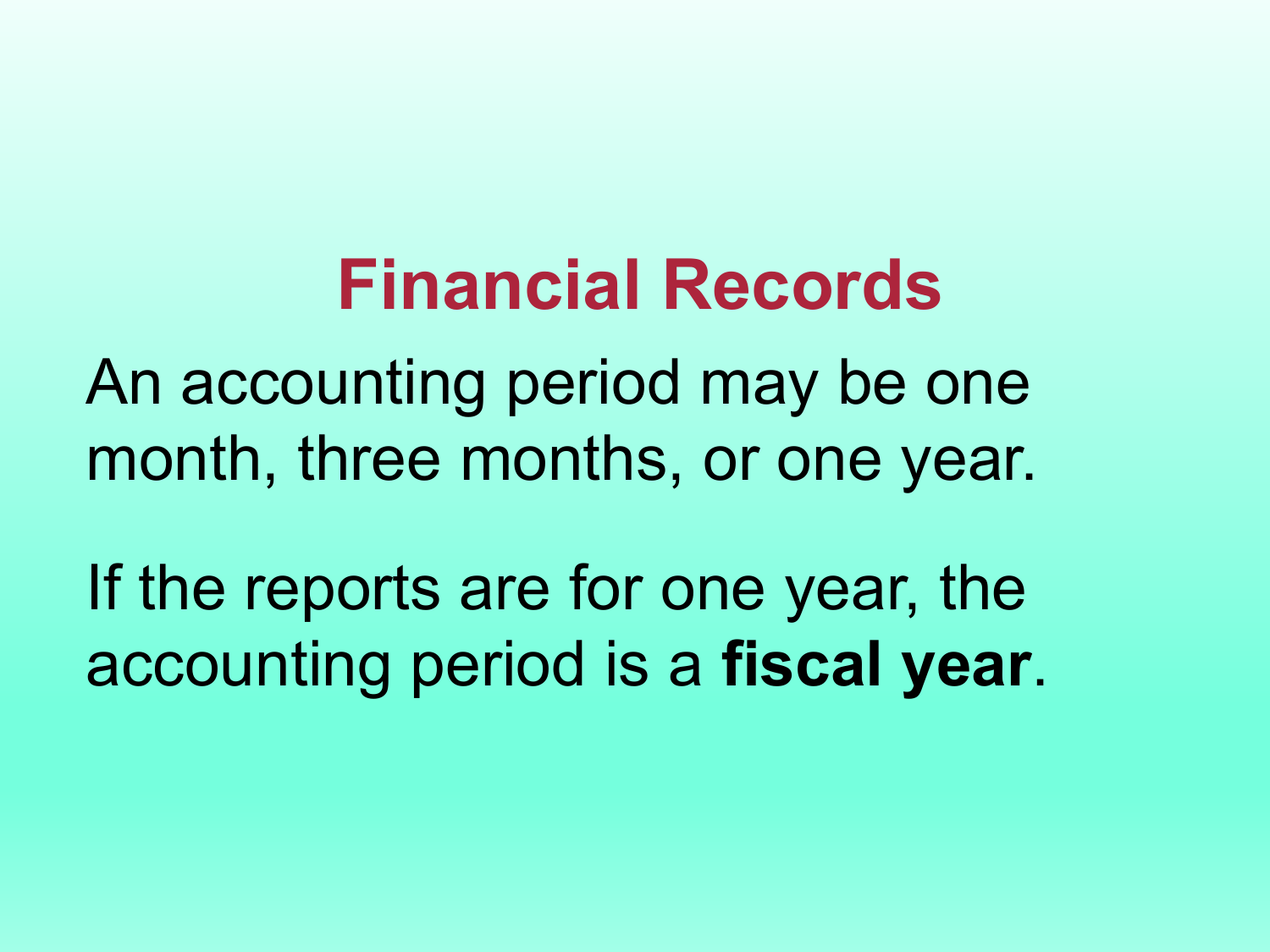## **Financial Records**

There are many business software programs you can buy that not only set up budgets, but also keep financial records.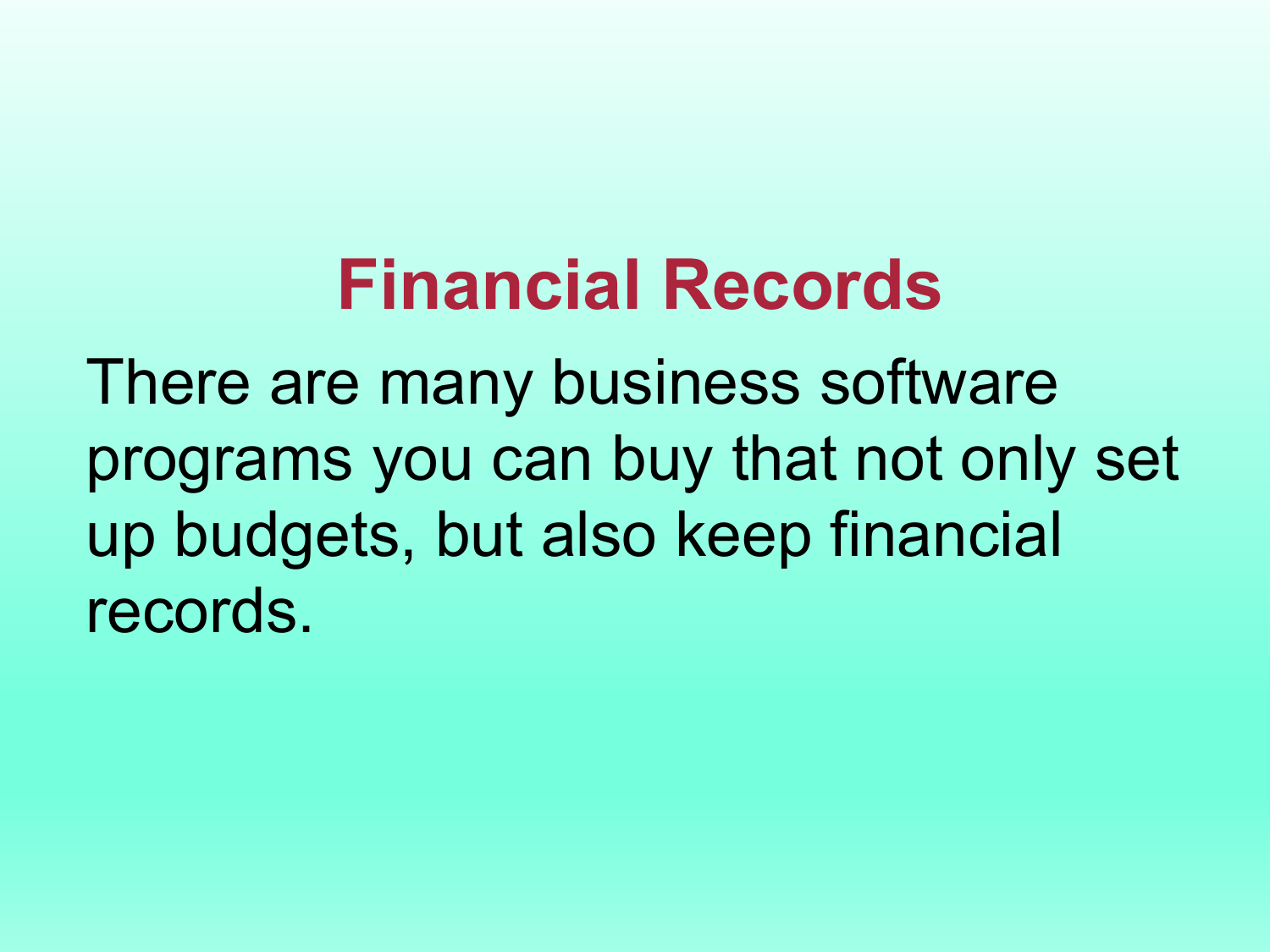**Financial Statements**  Accounting records keep track of money coming into and going out of your business.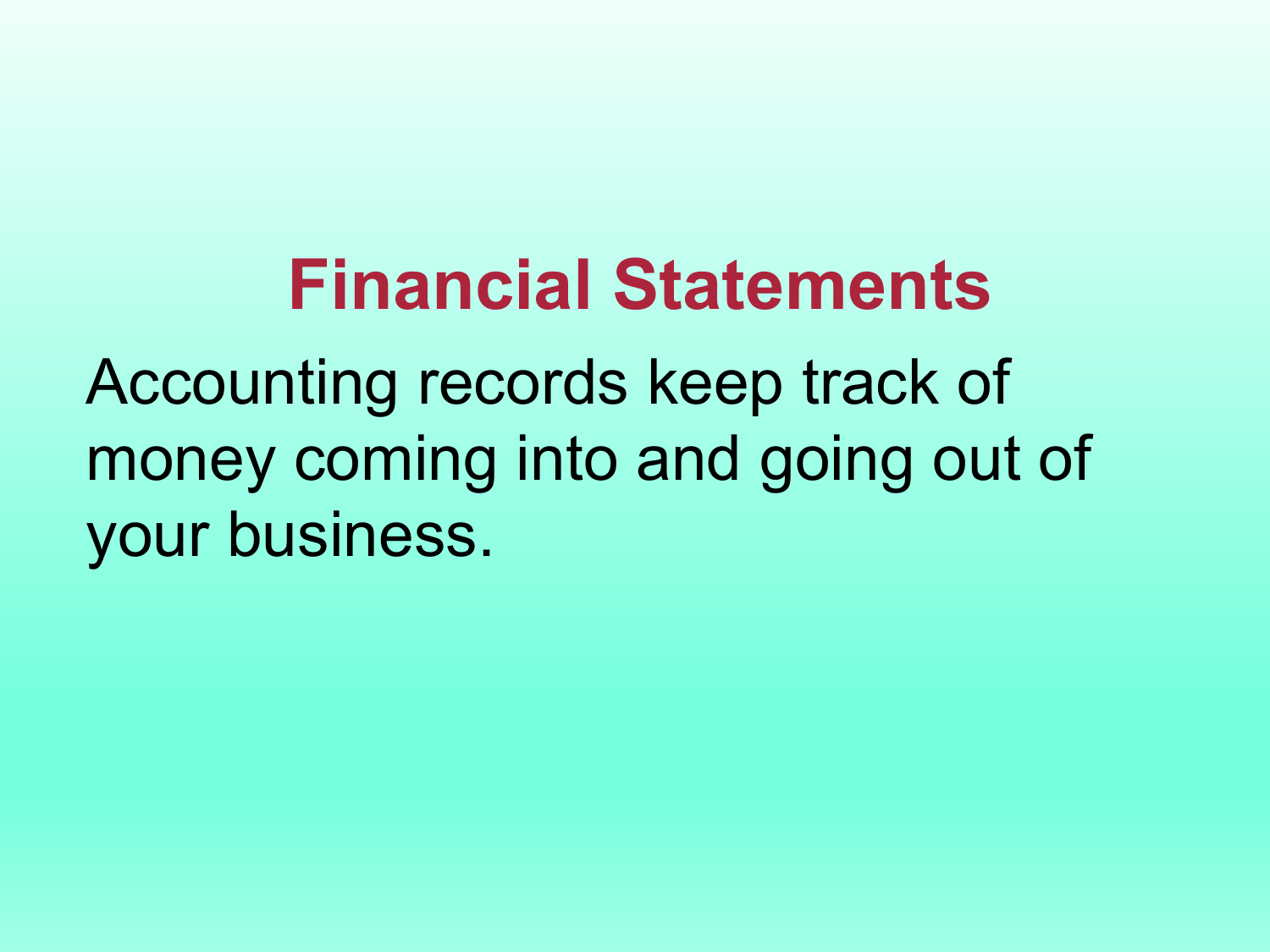Accounting records sort out transactions to show what your business owns, how much money it takes in, and how much it owes to others.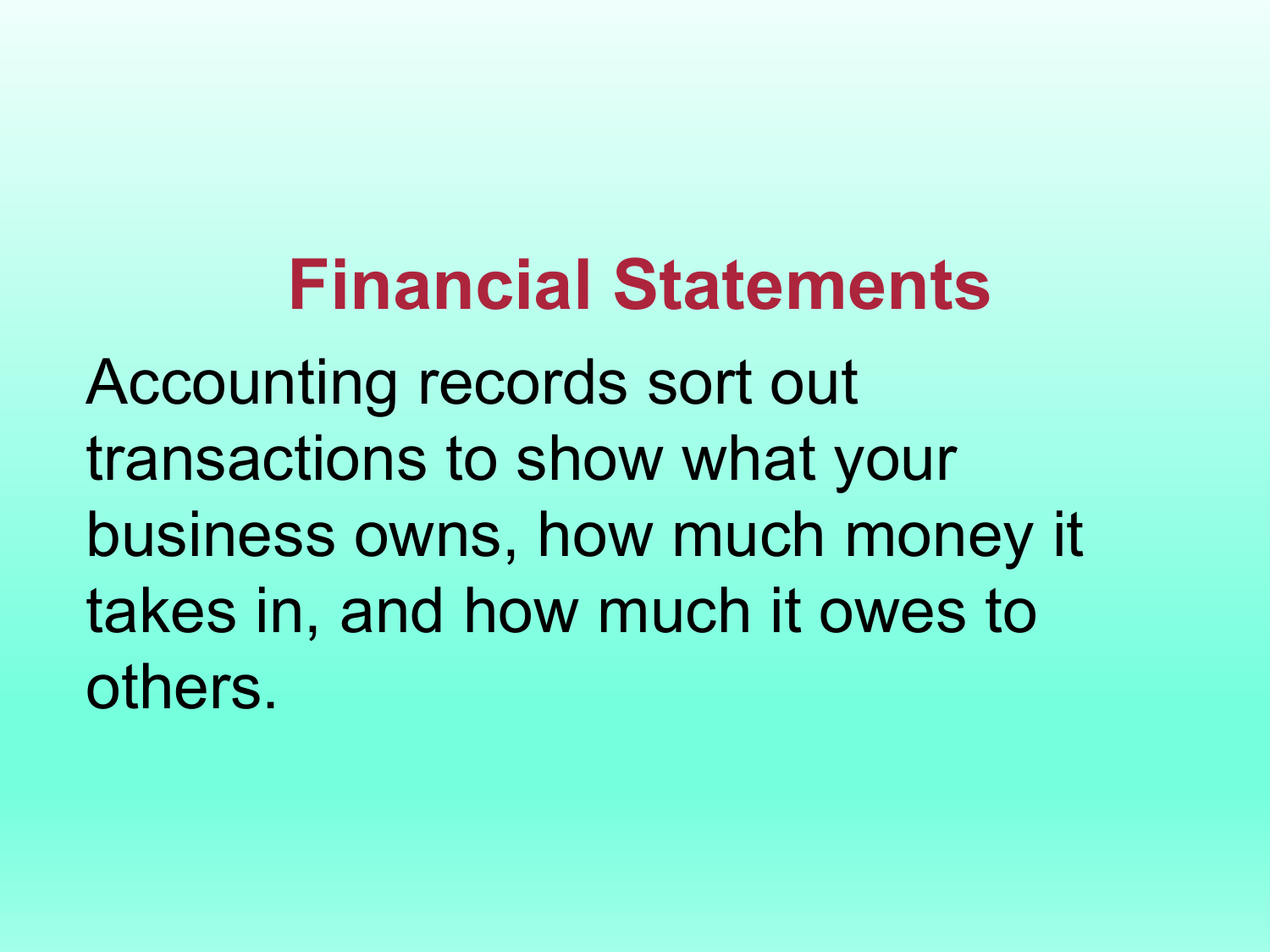Any amount your business owes is a *liability*.

When you buy anything from a supplier, such as food products, you usually buy it on credit.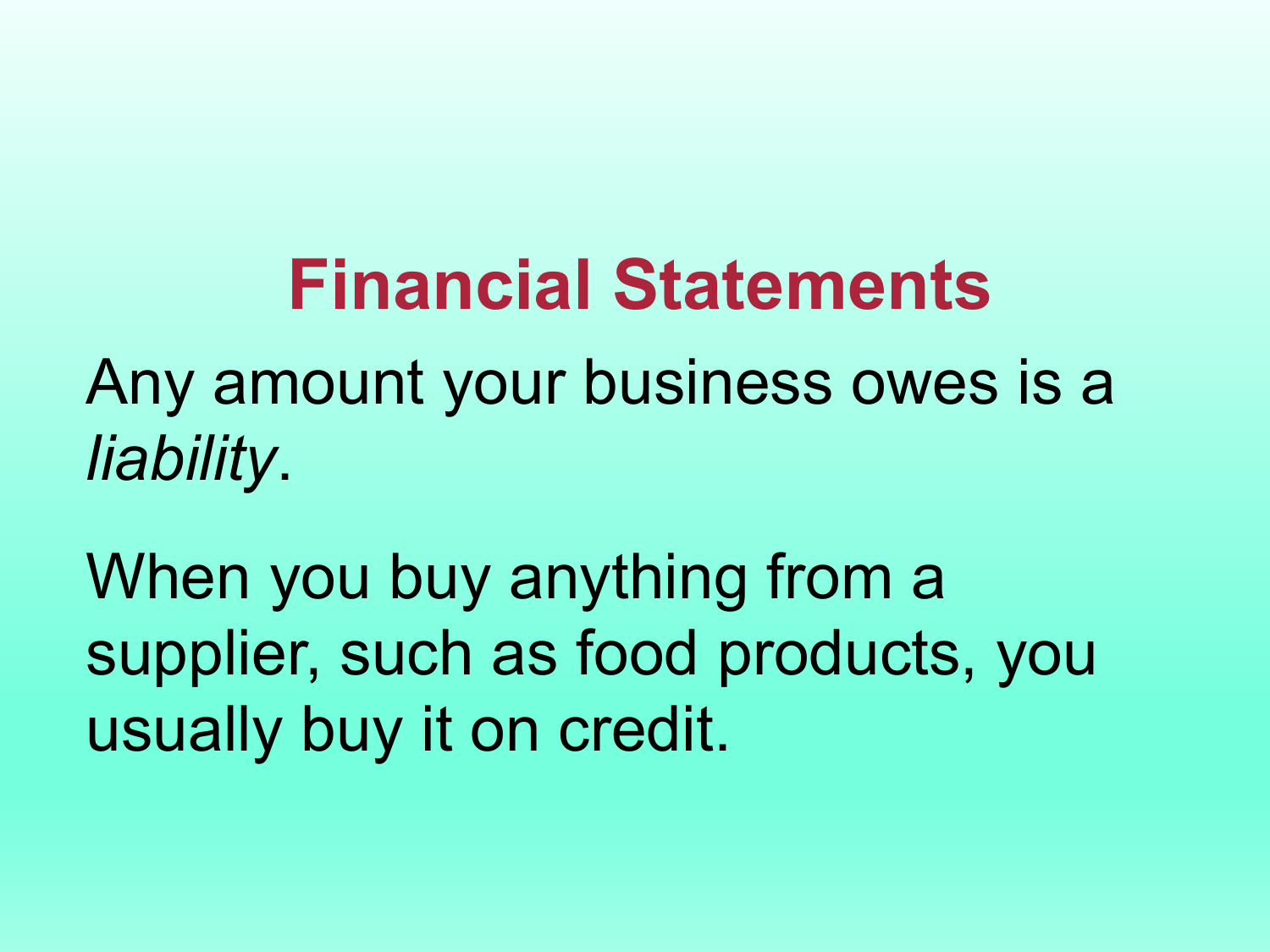Any debts you owe banks or investors are also claims against the assets of your business.

Their claim is called the **owner's equity**.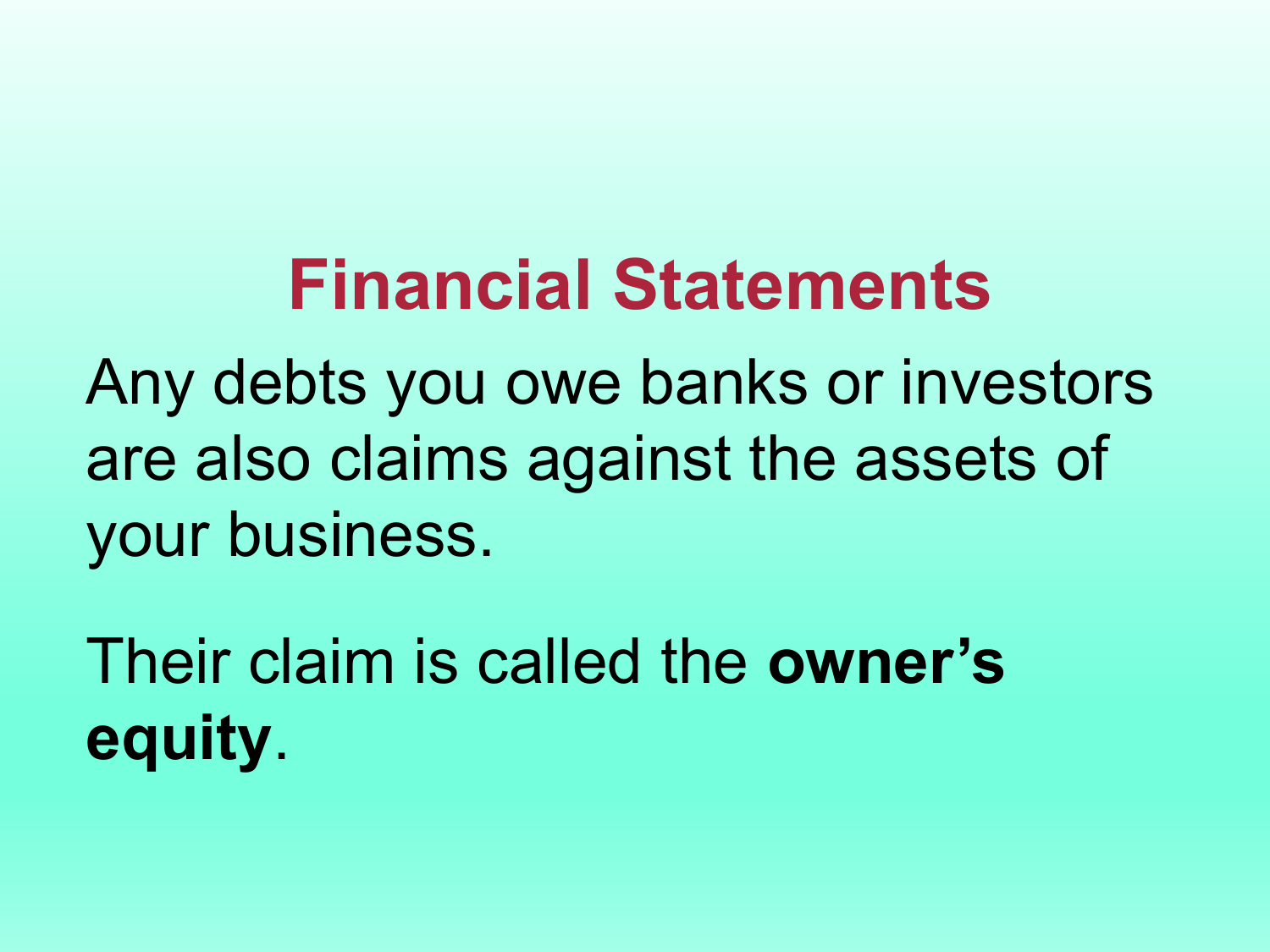The relationship between a company's assets and the claims against those assets is expressed by an equation:

Assets **=** Liabilities **+** Owner's Equity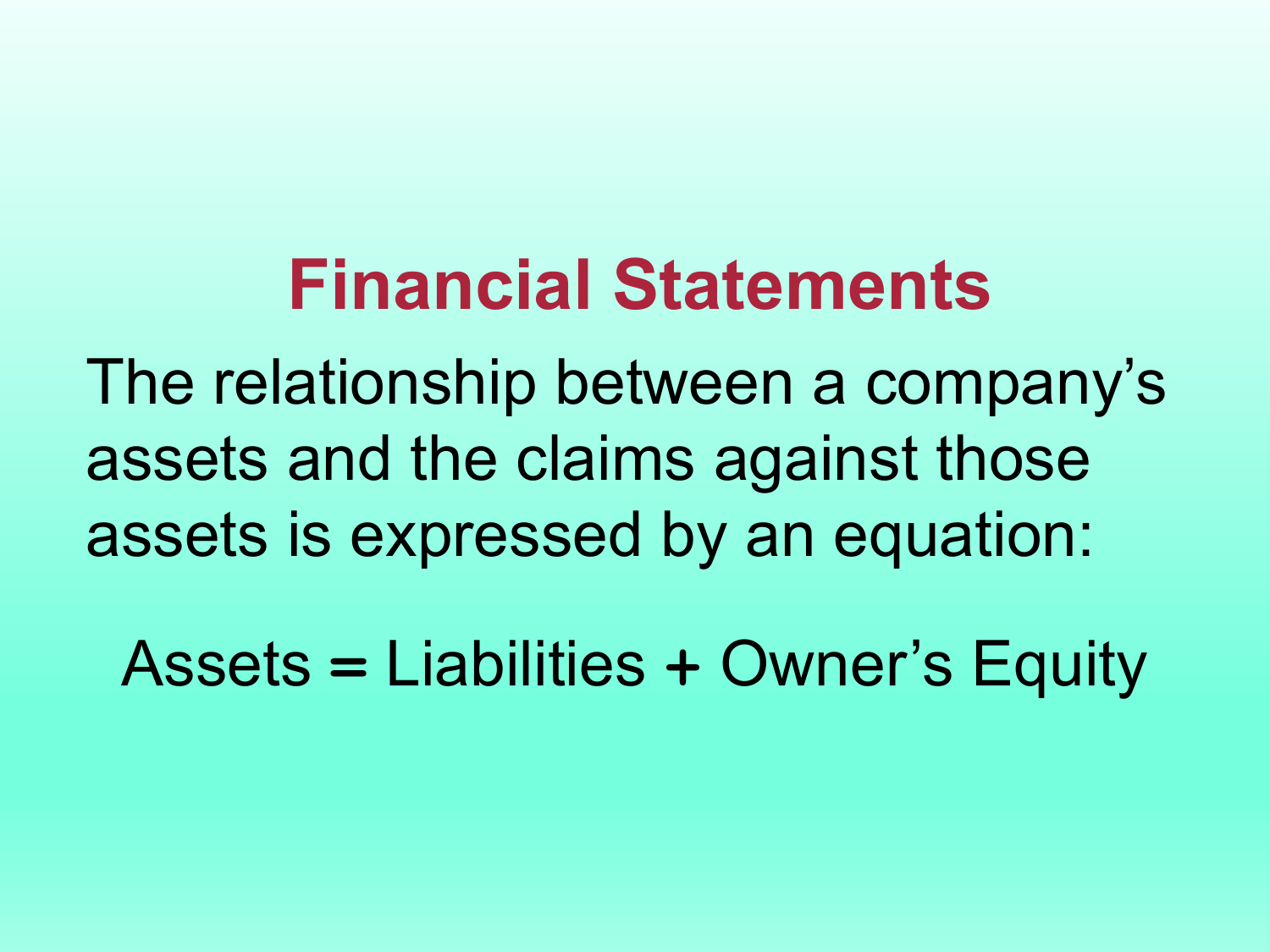## **Income Statement**  The **income statement** is a report of *net income* or *net loss* over an accounting period.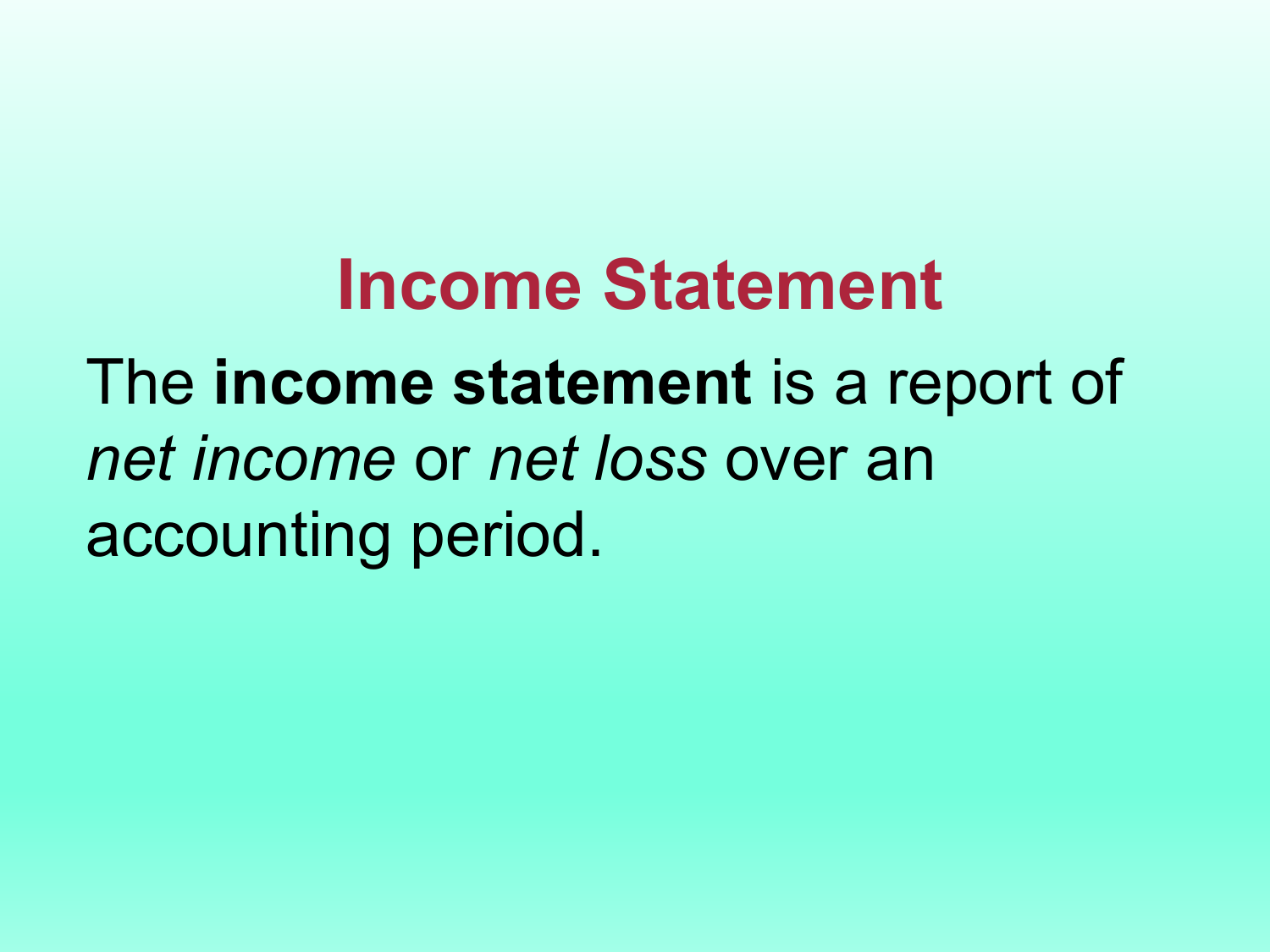## **Income Statement**

If total revenue, or earnings, is greater than a business's total expenses, it has a net income.

If expenses are greater than its revenue, then it has a net loss.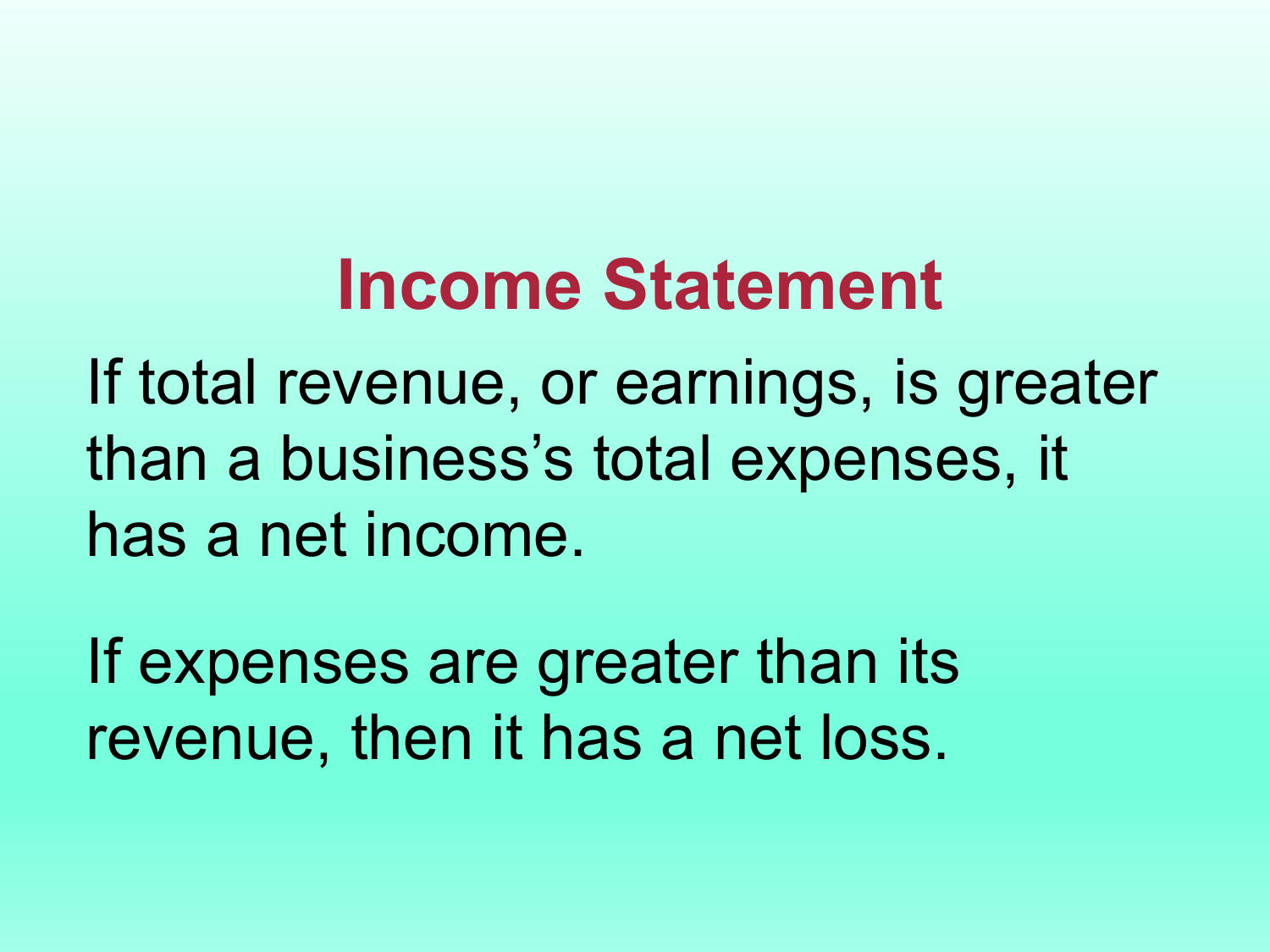#### **Balance Sheet**

A **balance sheet** is a report of the financial state of your business on a certain date.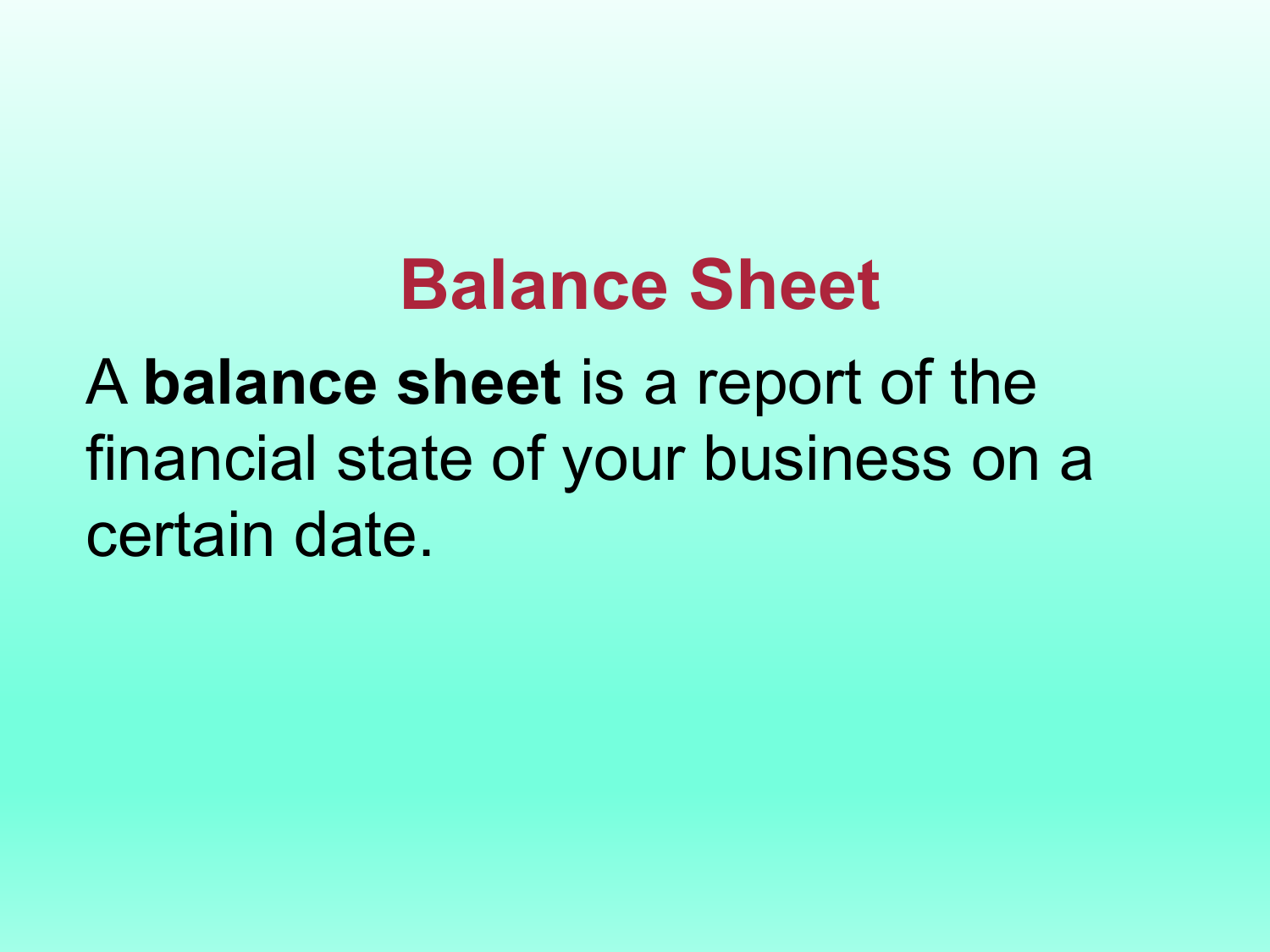#### **Balance Sheet**

A balance sheet includes a report of assets, liabilities, and the owner's equity.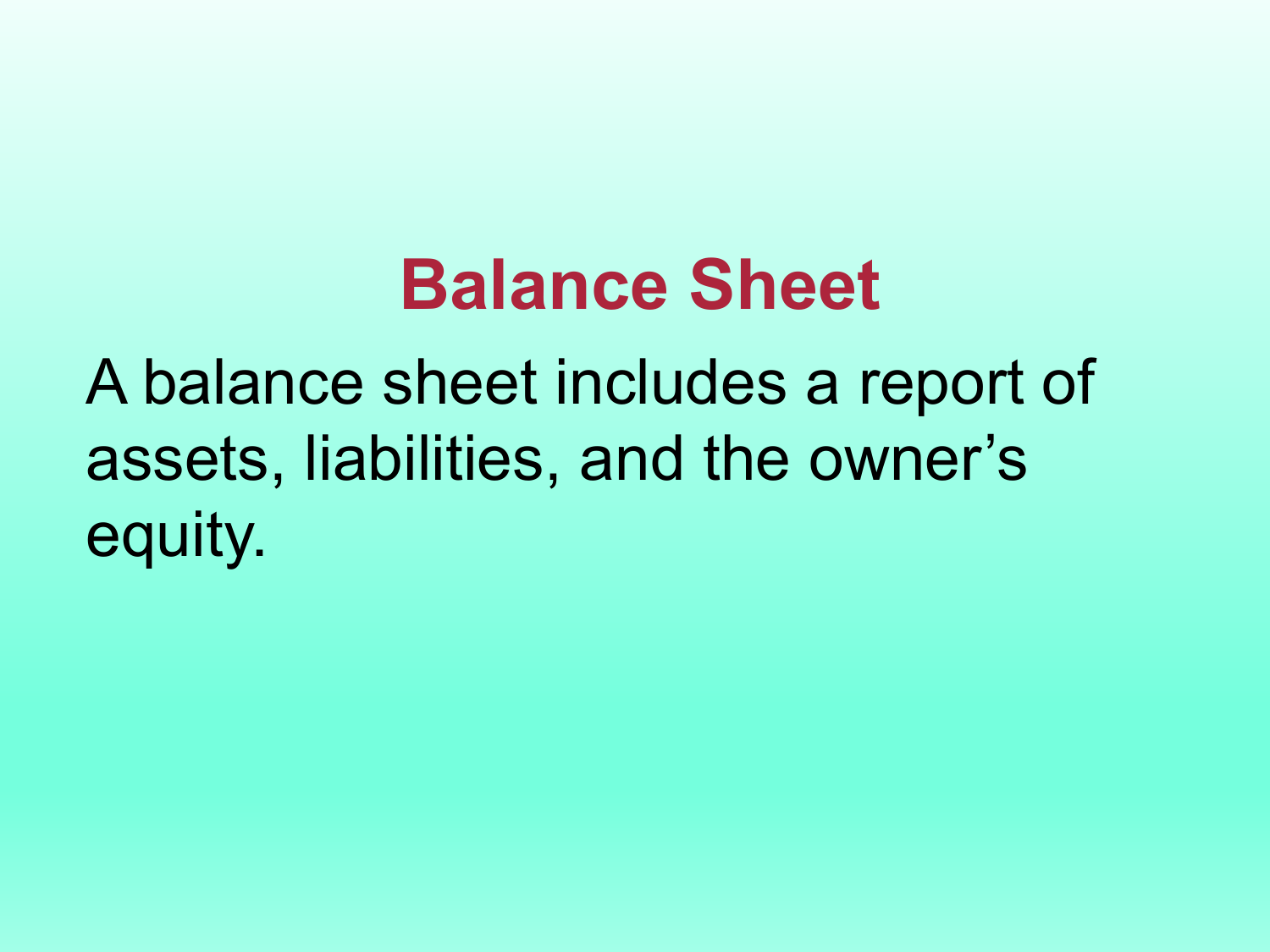#### **Balance Sheet**

The left side of the sheet lists all your assets and the right side lists all your liabilities and equity.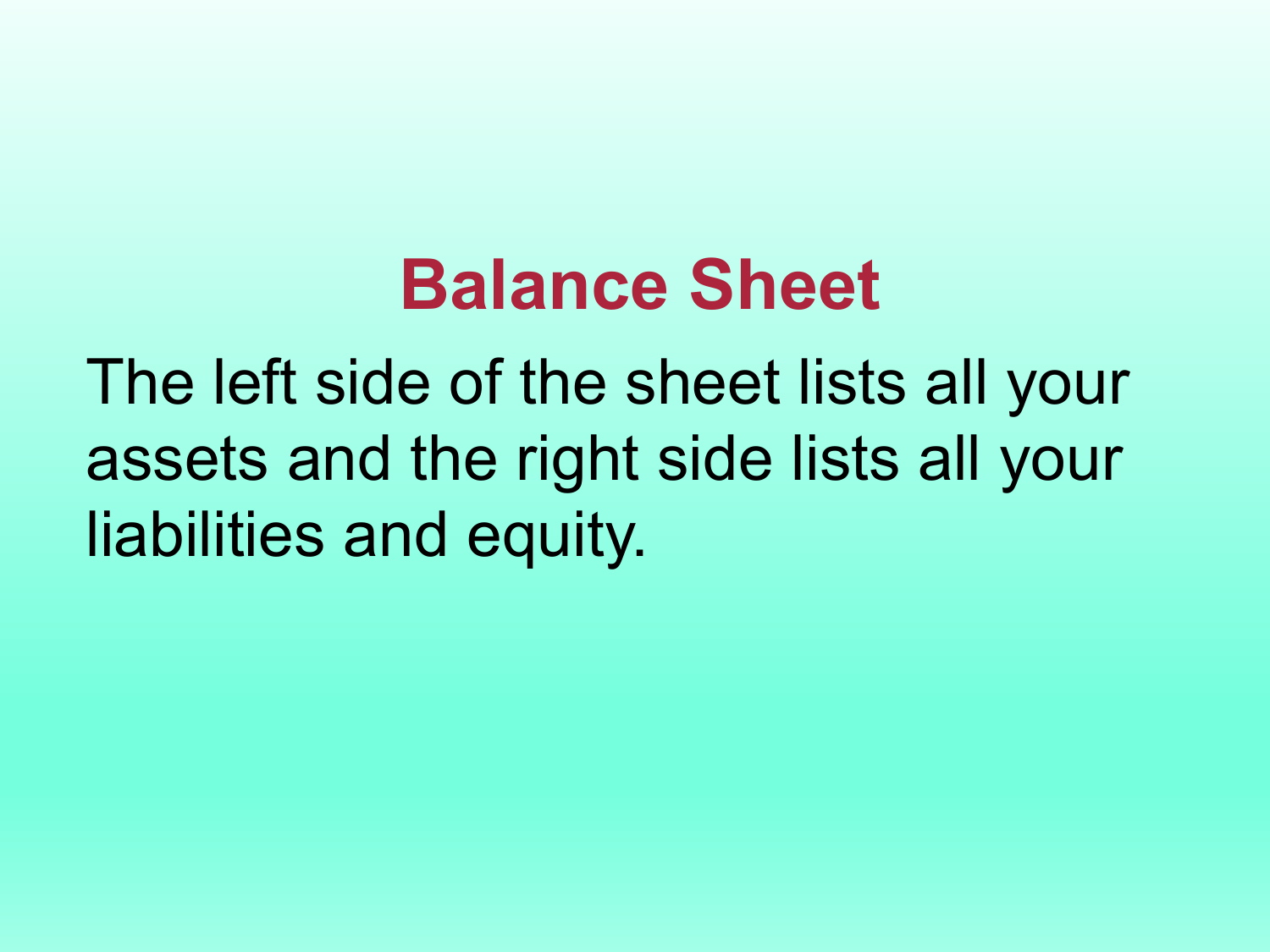

#### **19ure COMMON SOURCES AND USES OF FUNDS IN A BUSINESS**

**A budget is a written plan of what you expect your income and expenses to be over a certain period of time. This helps control your spending.**

**What are some uses of funds for a company? List at least four.**

| <b>SOURCES OF FUNDS</b>  | <b>USES OF FUNDS</b> |  |
|--------------------------|----------------------|--|
| <b>Revenues</b>          |                      |  |
| <b>Profits</b>           |                      |  |
| <b>Loans and Credits</b> |                      |  |
| <b>Owner's Equity</b>    |                      |  |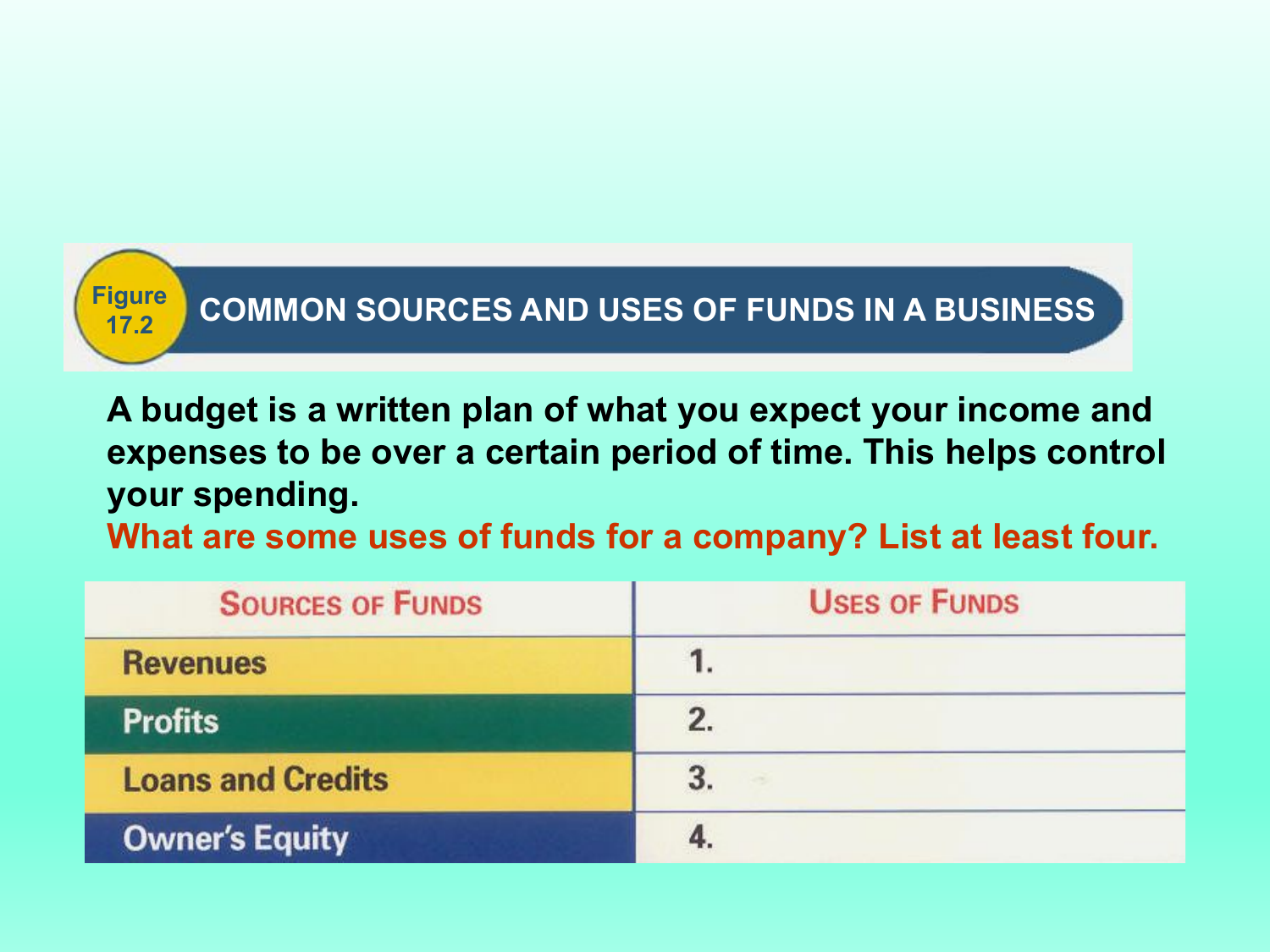

#### 1. What's the purpose of financial records?

2. Explain the difference between total assets and total liabilities.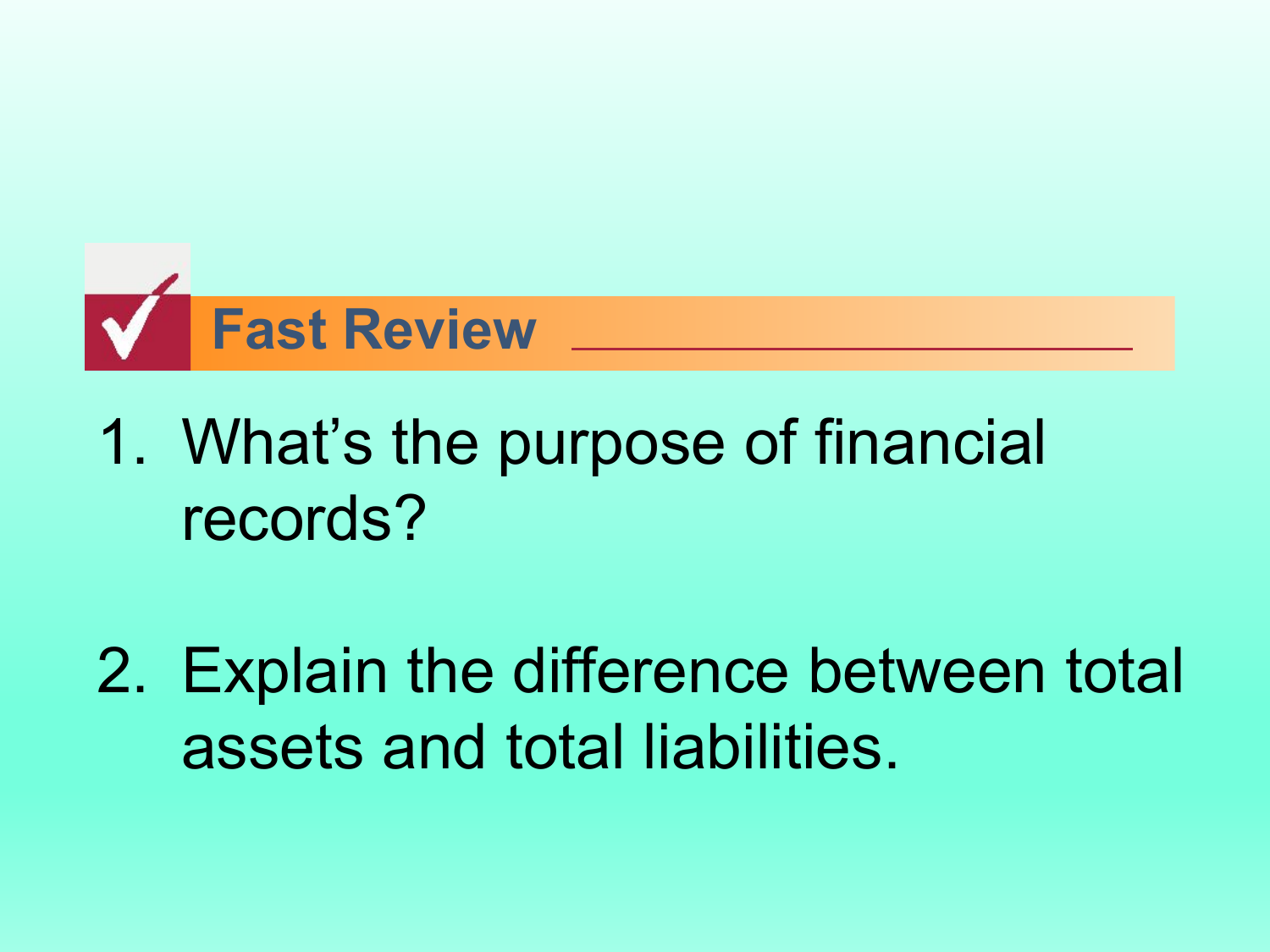

#### **Making an Ethical Decision**

- 1. In what ways is a nonprofit like a business?
- 2. What can an accountant provide for a nonprofit that a volunteer cannot?
- 3. What ethical questions arise when a volunteer is the treasurer for a nonprofit?

#### **continued**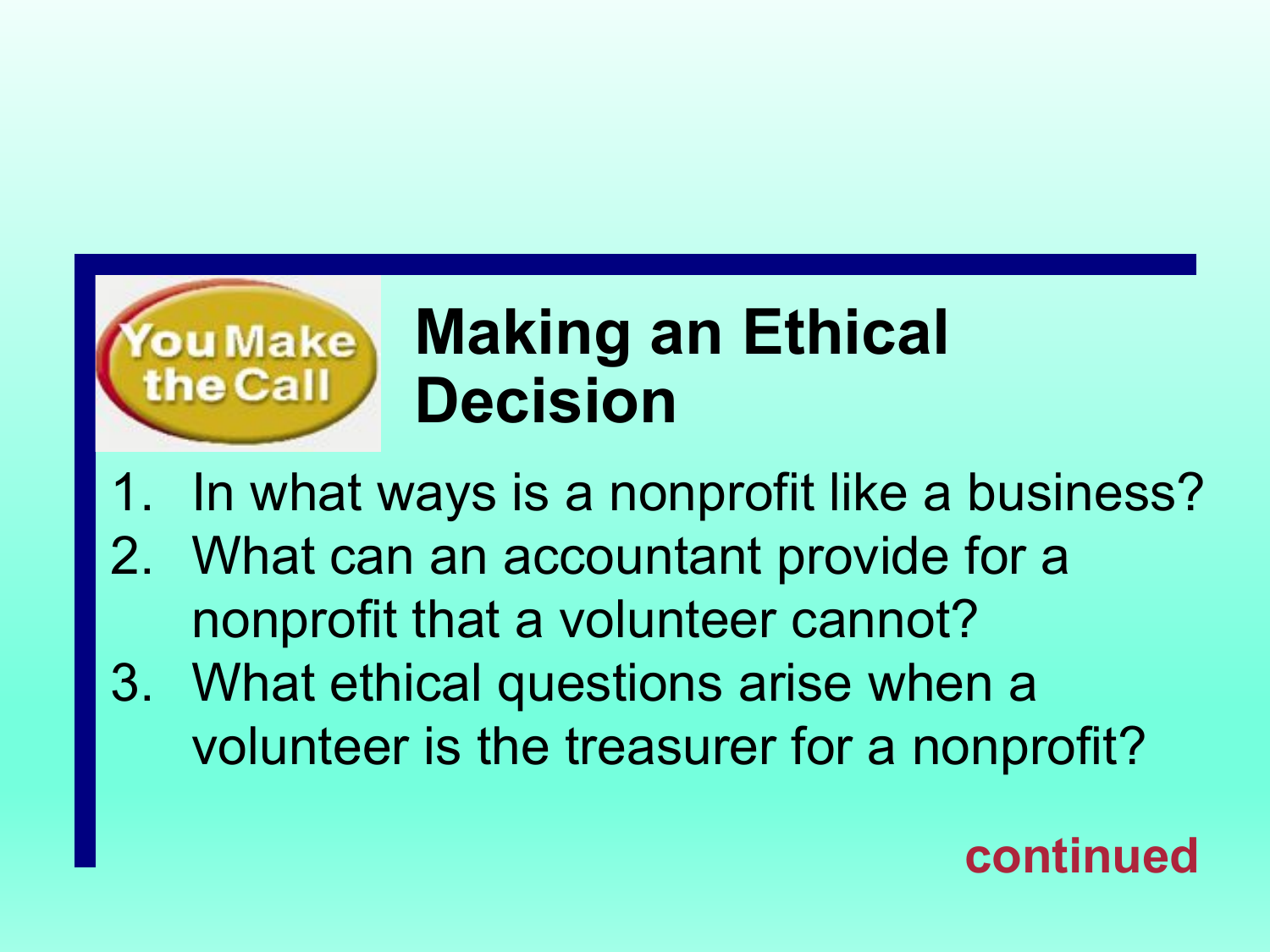

#### **Making an Ethical Decision**

4. How would you tactfully convince a volunteer to step down from his or her role as treasurer for a nonprofit? Are there other roles that a volunteer treasurer could fulfill in a nonprofit organization?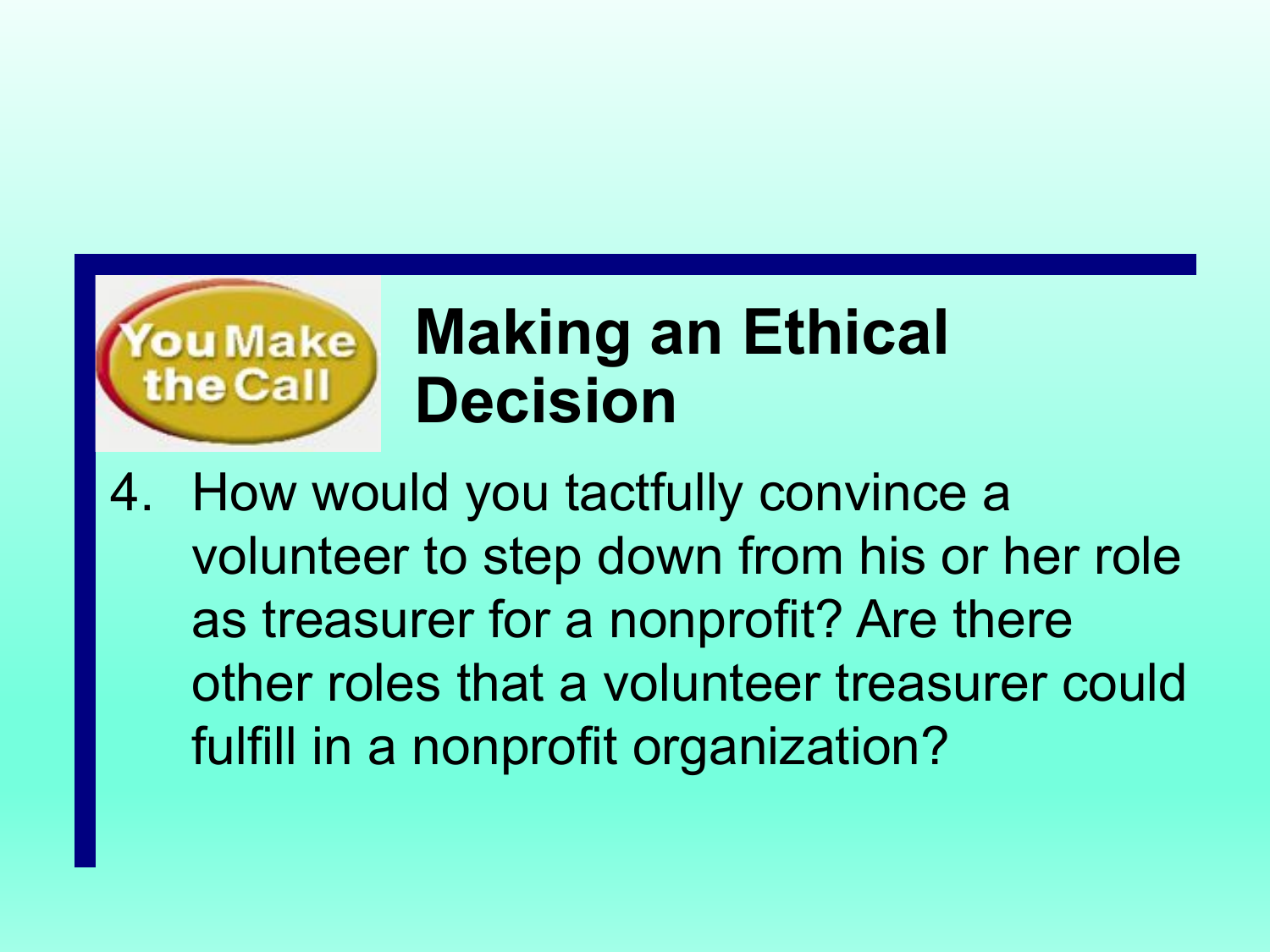

#### **For any business, what is the first step to financial management?**

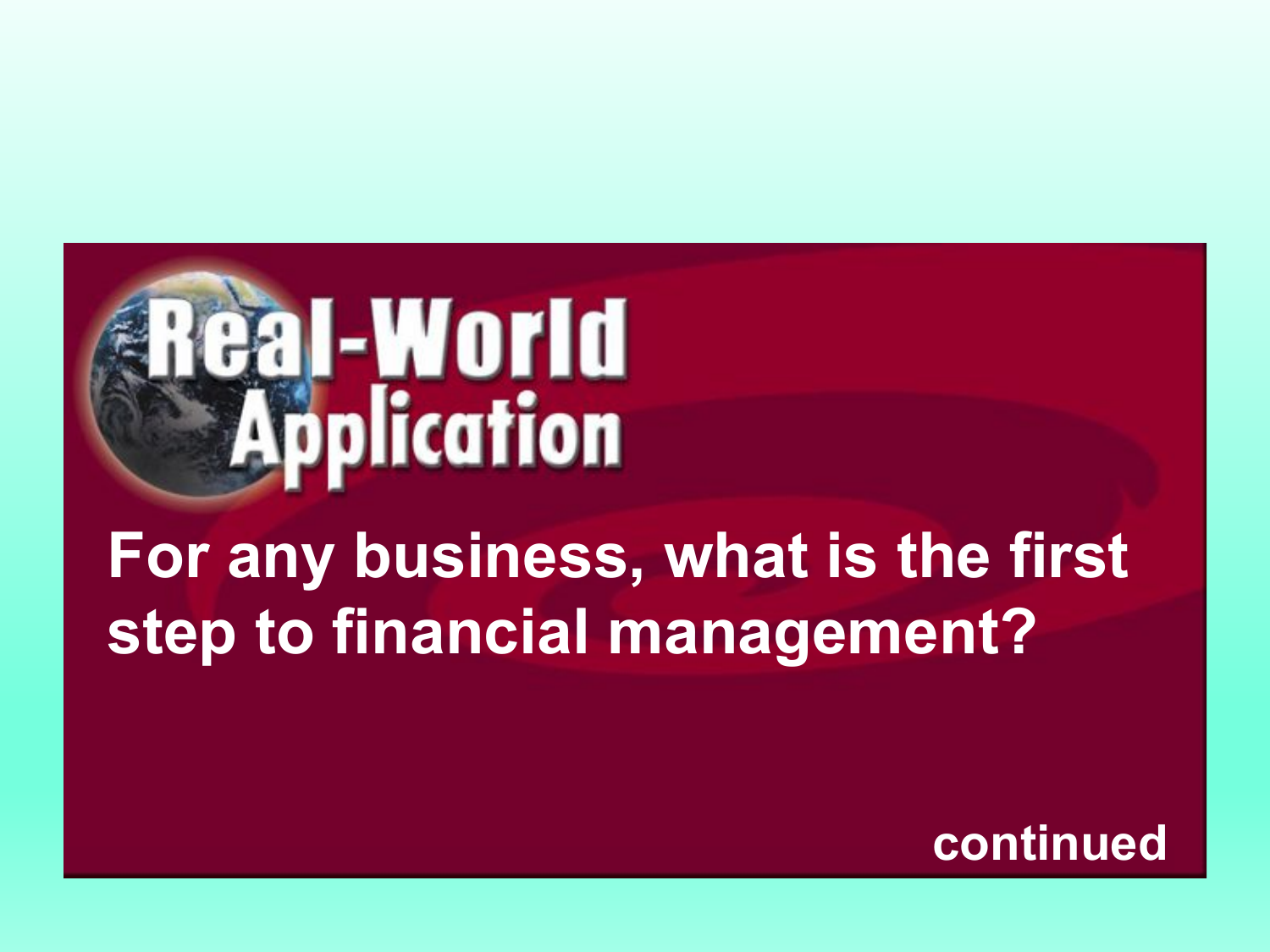

#### **Name some long-term goals a company might have.**

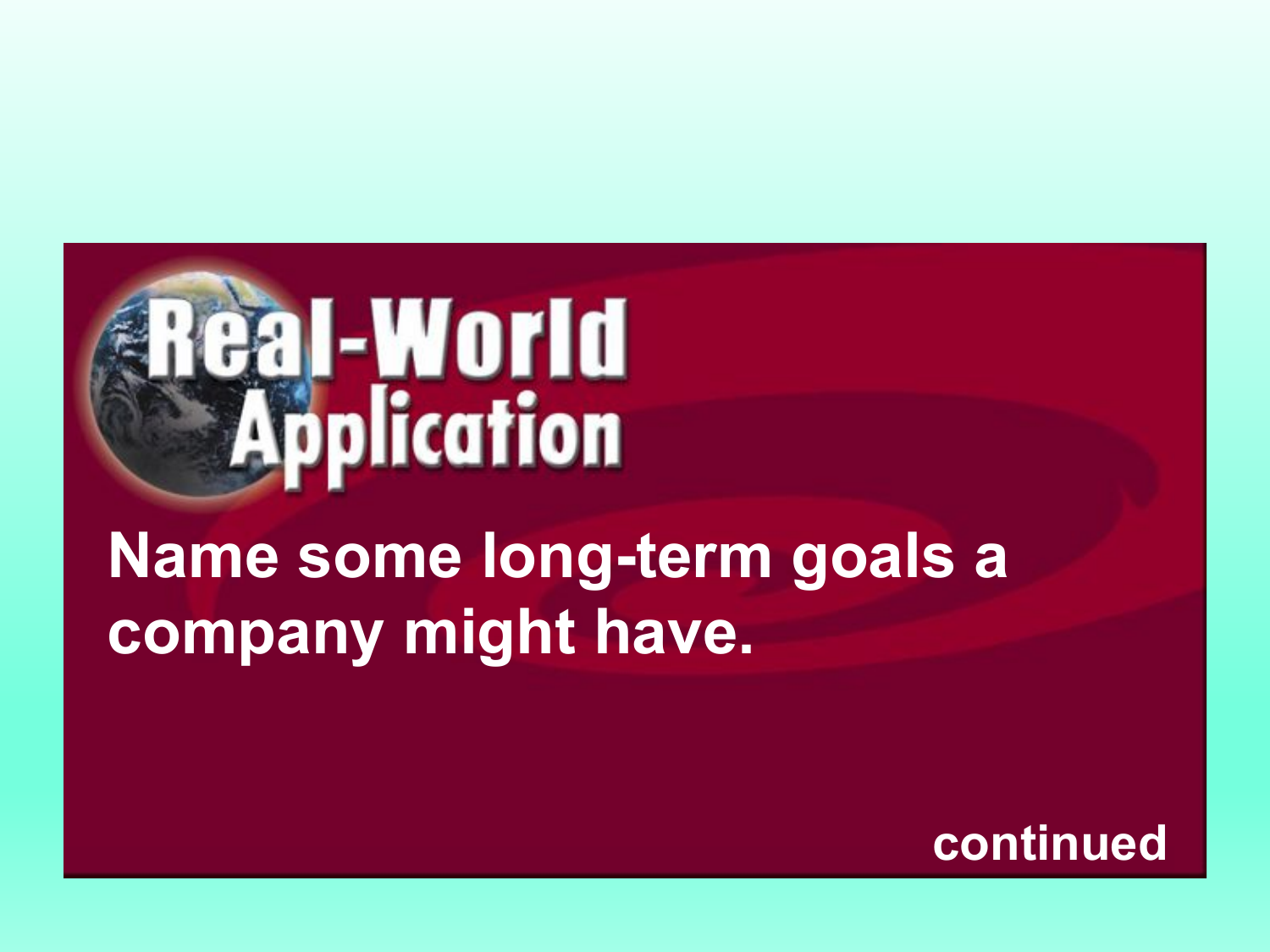

**What helps a company control its spending?**

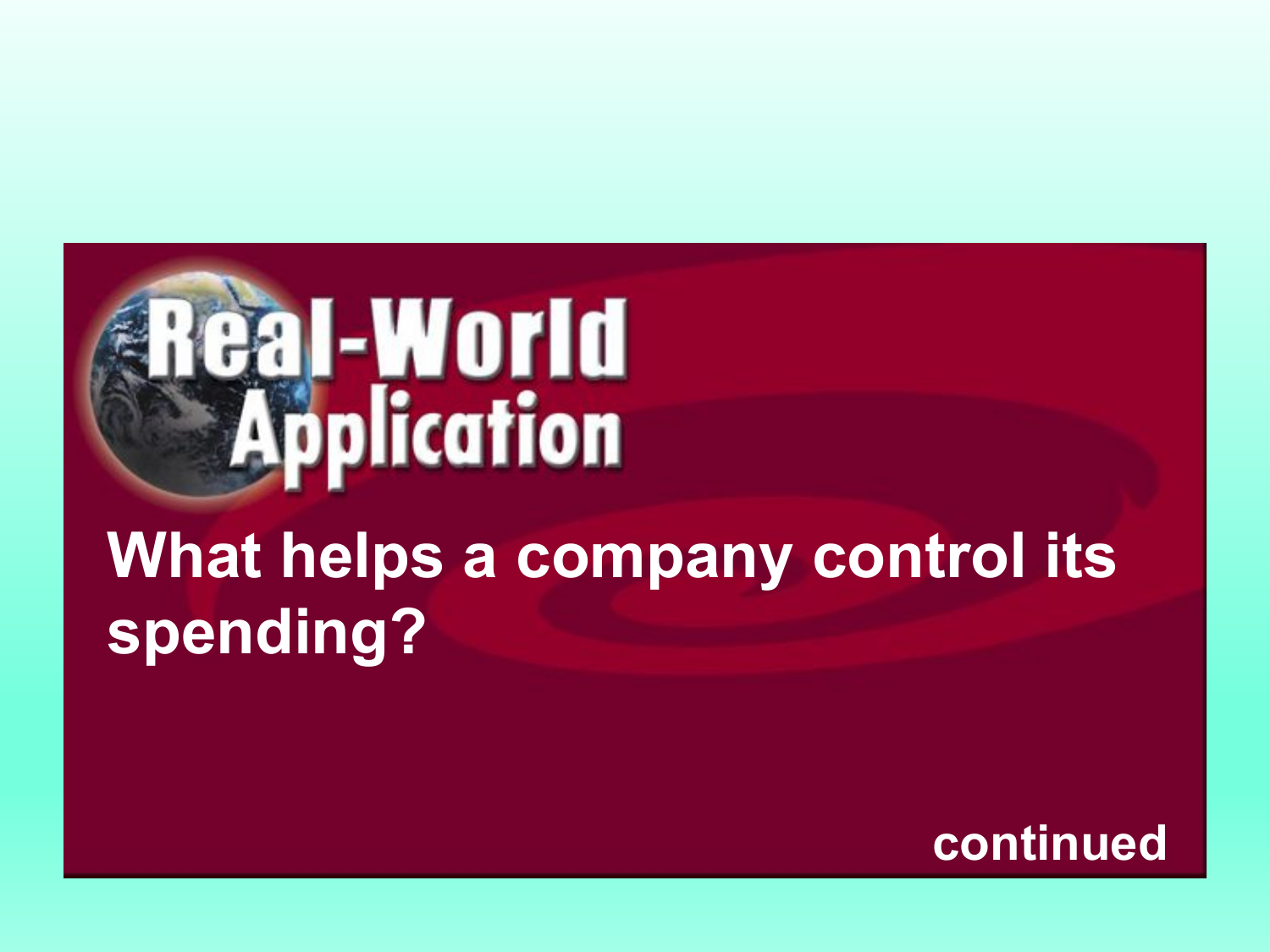

#### **What does a company use to track the money coming in and going out?**